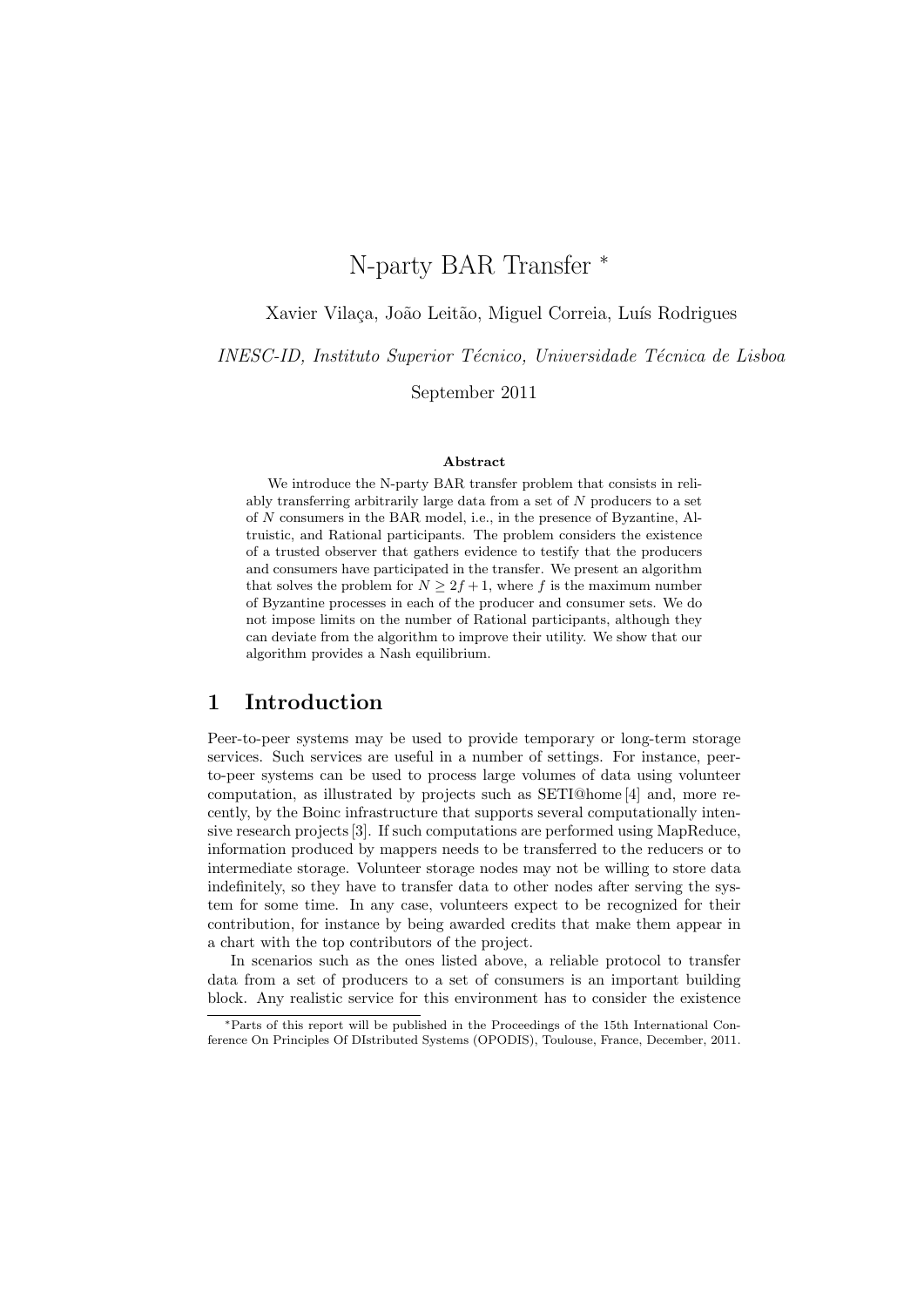of both Byzantine and Rational nodes, i.e., of nodes that deviate from the protocol, respectively, in an arbitrary way (Byzantine) and with the purpose of gaining some measurable benefit like being listed as top contributors without really executing jobs (Rational). A system model that captures the existence of these different kinds of participants is the Byzantine-Altruistic-Rational (BAR) model [2].

This paper introduces the N-party BAR Transfer problem (BAR-Transfer). This problem can be informally defined as follows. There are N producers and N consumers, which we generically call processes. Up to f processes of each of these sets can be Byzantine; the remainder are either Altruistic or Rational. All non-Byzantine producers have the same piece of arbitrarily large data that they have to transfer to all non-Byzantine consumers. Altruistic processes follow the protocol, Byzantine processes deviate arbitrarily from the protocol (e.g., omitting or sending modified messages), and Rational processes deviate from the protocol following a strategy to increase their utility. There is an abstract trusted observer that is not involved in the transfer, but that collects evidence about it. BAR-Transfer is the problem of reliably transferring data from the producers to the consumers, while providing the trusted observer enough evidence to testify which processes participated in the transfer.

Systems not designed to cope with Rational behaviour may fall into the Tragedy of Commons [15]: the job is not done because all participants are Rational and aim for profit by not performing (part of) their role. To model Rational behaviour, we use an approach based on Game Theory [25]. The protocol executed by the processes is modelled as a game, in which each player (i.e., process) follows a strategy to increase its utility. To contradict this behaviour, an algorithm to solve BAR-Transfer should provide a Nash equilibrium, so that no Rational process has an incentive to deviate from the protocol. We model the BAR-Transfer problem as a strategic game, in which players choose a strategy simultaneously, once and for all [25], i.e., without knowledge of the others strategies and without the ability of changing it during the algorithm execution. This is not a restriction in the case of our algorithm as explained later. We do the usual assumption [9] that processes are risk-averse, i.e., that they do not follow a strategy that may put their profit at risk.

Besides introducing the BAR-Transfer problem, we present an algorithm that solves it in a synchronous message-passing distributed system. We prove its correctness and that it provides a Nash equilibrium which is a dominant strategy. Therefore, all Rational processes should follow our solution. The paper makes the following main contributions: i) defines the BAR-Transfer problem; ii) proposes an algorithm that solves BAR-Transfer; iii) proves the correctness of the algorithm and that it provides a Nash equilibrium.

The remaining of the paper is structured as follows. Section 2 compares this work with related work. Section 3 describes the system model and defines the BAR-Transfer problem. The algorithm to solve the problem is presented in Section 4. The correctness and cost of the algorithm are analysed in Section 5. Finally, Section 6 concludes the paper.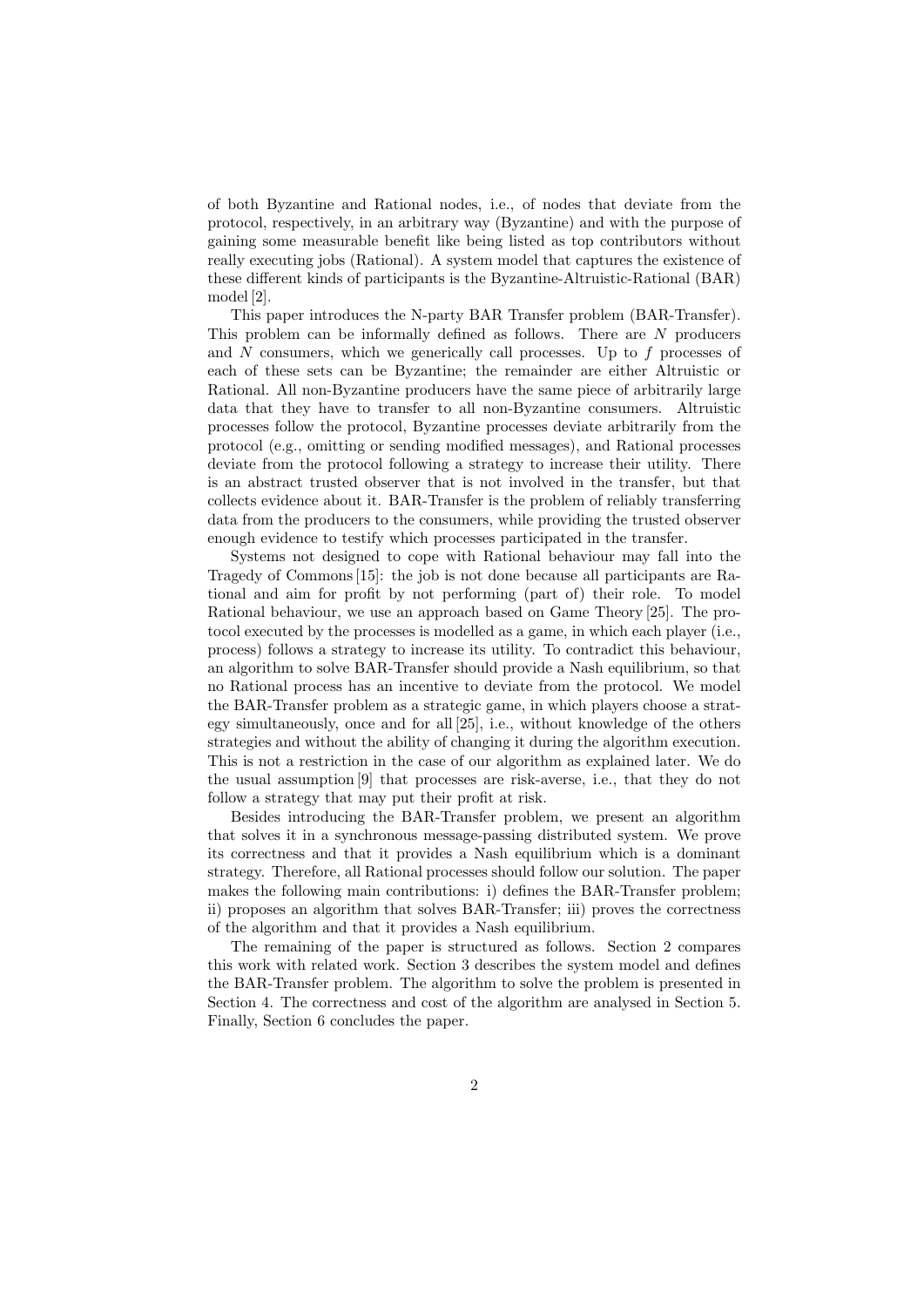# 2 Related Work

The BAR-Transfer problem is related to classical distributed systems problems such as Byzantine Agreement (BA), Reliable Broadcast (RB), Terminating Reliable Broadcast (TRB), and Interactive Consistency (IC) [19, 11, 7]. A first and major difference is that these algorithms are executed among a single set of processes, while BAR-Transfer is about communication and agreement between two sets: producers and consumers. In that sense there is some resemblance with Paxos with its three process roles – proposers, acceptors, learners – but in BAR-Transfer all producers are proposers of the same value, a notion that does not exist in Paxos [18]. An algorithm for solving BAR-Transfer might be implemented by running  $N$  instances of algorithms that solved these problems. or even a single one in the case of IC. However, these solutions would be very inefficient in terms of message, time, and bit complexity because they would not exploit the fact that all (non-Byzantine) producers send the same data. Furthermore, these problems do not consider the BAR model. If there were Rational processes, algorithms that solved these problems would not satisfy their properties. The same discussion applies to All-to-All Reliable Broadcast (ATA-RB) algorithms [20, 14]. Although they reduce the number of messages sent when compared with parallel executions of BA, RB or TRB, to the best of our knowledge there is no work in ATA-RB algorithms in the BAR model. Besides, these algorithms only provide probabilistic guarantees.

Many Byzantine fault-tolerant algorithms have some relation to our work. Several papers presented implementations of registers based on Byzantine quorum systems [23, 24]. Others presented algorithms to implement state machine replication, a generic solution to implement fault-tolerant distributed services [8, 17]. In both cases the objective is to ensure that Byzantine nodes are unable to disrupt the consistency of the data stored in the servers or the service provided by the servers. In contrast, our work aims at ensuring the transference of a correct value from a set of nodes that produce the data independently, although following a deterministic function, to another set of nodes which have to determine which is the correct data. A third set of papers presented Byzantine fault-tolerant consensus algorithms for asynchronous systems, which might also be used as building blocks of less efficient solutions of BAR-Transfer [12, 6, 10]. Again, none of these works considers the BAR model.

Some works applied Game Theory to problems involving both Rational and Byzantine players. Eliaz introduced the notion of k-Fault Tolerant Nash equilibrium (k-FNTE), as an equilibrium in which no Rational participant has any incentive to unilaterally deviate from the expected behaviour, with up to  $k$ players whose strategy is arbitrary [13]. This concept was applied to auctions. Abraham et al. extended the work of [13] by introducing the notion of  $(k, t)$ robustness, where  $k$  is the maximum number of colluding Rational participants and  $t$  is the upper limit to the number of Byzantine players [1]. The authors propose a solution for secret sharing that is  $(k, t)$ -robust. Contrary to our work, they assumed that the utility of each player depends only on the output of the algorithm, therefore ignoring communication costs. It has been proved that no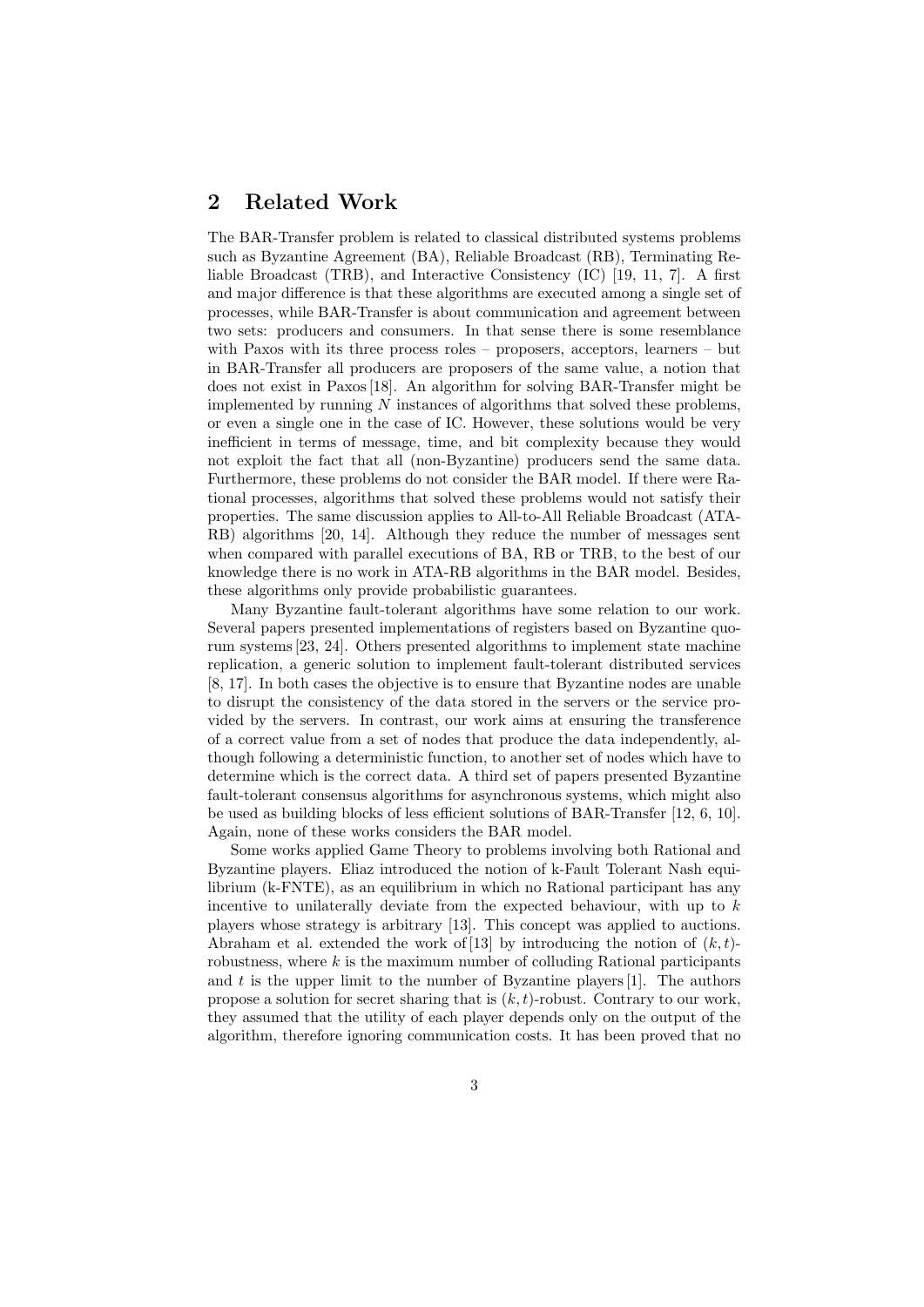non-trivial distributed protocol for which Rational nodes take into consideration communication costs can be  $(k, t)$ -robust [9].

The Byzantine-Altruistic-Rational (BAR) model was proposed as an abstraction for capturing these three distinct behaviours of processes [2]. The authors also proposed a general three-tied architecture for developing BARtolerant protocols, in cooperative distributed systems that span Multiple Administrative Domains (MAD). The first two levels of the proposed architecture implement a Replicated State Machine using a BAR-tolerant TRB protocol [9] and a mechanism than enforces periodic work and guarantees responses. Although this architecture might be used to solve the BAR-Transfer problem, the use of the TRB protocol for transferring arbitrarily large data is too costly and the guaranteed response mechanism requires the active participation of a witness, which must be either a centralized entity or implemented through message broadcast to all the remaining nodes. Furthermore, the proposed mechanisms are based on the long-term cooperation between participants modelled as a repeated game [25], which is not the case of the BAR-Transfer problem.

The same authors [9] have shown that the Dolev and Strong's TRB protocol [11] can be changed to provide a Nash equilibrium in the BAR model using  $\infty$ -tit-for-tat mechanisms [5]. The problem is modelled as a repeated game with an infinite number of rounds. Each round a different participant runs an instance of the protocol to broadcast its information to all the remaining non-Byzantine participants. They proved that Rational participants cannot expect any increase in their utility by omitting messages, even if a fraction of the participants is Byzantine. In this work we are interested in large peer-to-peer networks in which it is unlikely that the same participants interact more than once. For that reason we do not consider repeated executions, but model the algorithm instead in terms of a strategic game in which players interact only once. Therefore, in our case it is not possible to apply the incentive mechanisms of [2, 22, 21] based on tit-for-tat. Furthermore, none of these works addresses the problem of transferring an arbitrarily large value without using an active witness or direct reciprocity.

The BAR model has also been used with gossip data dissemination algorithms [22, 21]. These algorithms are not directly applicable to solve BAR-Transfer as they assume that the source of the information is trusted and provide no guarantee that the disseminated information reaches its destination. Furthermore, data transfer between each pair of nodes is performed using direct reciprocity in a fair exchange process. This requires that each Rational participant has incentives to transfer data if it expects to receive an equivalent contribution from its peer. In addition, the pestering mechanism of BAR Gossip [22] only provides a Nash equilibrium if a certain fraction of the participants are Altruistic [26]. In BAR-Transfer, consumers do not possess any data that may serve as currency to pay the producers for the transfer, and no assumption is made about the presence of Altruistic participants. Equicast [16] also implements a dissemination protocol in an environment with selfish participants, which is proven to provide a Nash equilibrium. However, it assumes that Rational processes only deviate from the protocol by adjusting a cooperation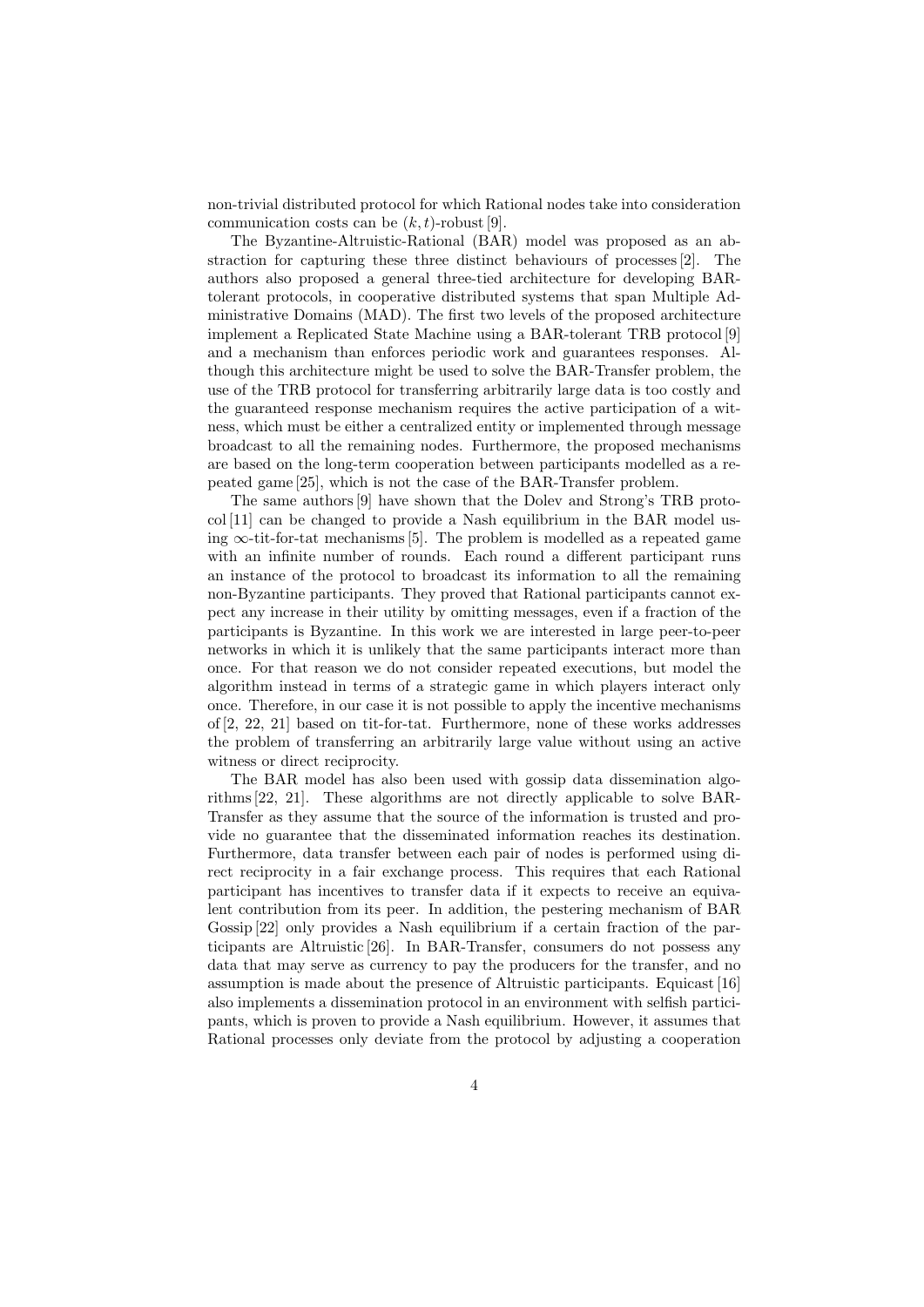factor.

## 3 System Model and Problem Statement

### 3.1 System Model

The BAR-Transfer problem involves a set of *producers*  $\mathcal P$  of cardinality  $N_{\mathcal P}$ and a set of *consumers*  $\mathcal C$  of cardinality  $N_c$ . To simplify the description of our algorithm, in this paper, we consider that the cardinality of both sets is the same, i.e.,  $N_{\mathcal{P}} = N_{\mathcal{C}} = N$ . We do not address the problem of forming these sets, in this paper. However, we assume that this mechanism ensures with high probability that the number of Byzantine processes is upper bounded and that processes cannot influence this mechanism. There is also a special process called trusted observer (TO). We use the words processes or participants to designate these entities. Sometimes we use the word players to designate producers and consumers, when we model their interaction as a game.

We assume that the system is synchronous (there are maximum communication and processing delays) and that all processes are fully connected by authenticated reliable channels. This is a reasonable assumption as we require that the transfer may terminate after a finite period of time such that Rational processes may have some guarantees that they will be eventually rewarded. However, it is not strictly necessary for the communication and processing delays to be upper bounded. Nevertheless, in order to simplify the description of our algorithm, we will make that assumption. We also assume that each process has a public-private key pair and that there is a public-key infrastructure in place, so every process has access to the public key of all others. Each process has access to a collision-resistant hash function (hash) and a signature function based on public-key cryptography (sign, verifysig).

Participants can be Byzantine, Altruistic, and Rational, in accordance with the BAR model. We assume that up to f elements of each of the  $P$  and  $C$  sets can be Byzantine. Any number of consumers and producers can be Altruistic or Rational. The trusted observer TO always follows its protocol.

An Altruistic process is one that follows the protocol. A Byzantine process can deviate arbitrarily from its behaviour, e.g., by sending or not sending certain messages, or by sending messages in a format or with content that is not according to the protocol. Byzantine processes however are not able to break the cryptographic mechanisms used in the algorithm (e.g., they are not able to generate signatures on behalf of Altruistic or Rational processes).

A Rational process is one that aims at maximizing a utility function, defined in terms of benefits and costs. A producer has a benefit by proving to the TO that it has contributed to the transfer; it incurs on the cost of sending the data. Consumers send to the TO acknowledgements of the reception of the data. A consumer benefits by obtaining the data and proving its reception to the TO; it incurs in the costs of receiving and processing messages and sending the acknowledgements to the TO. We assume that there is no collusion among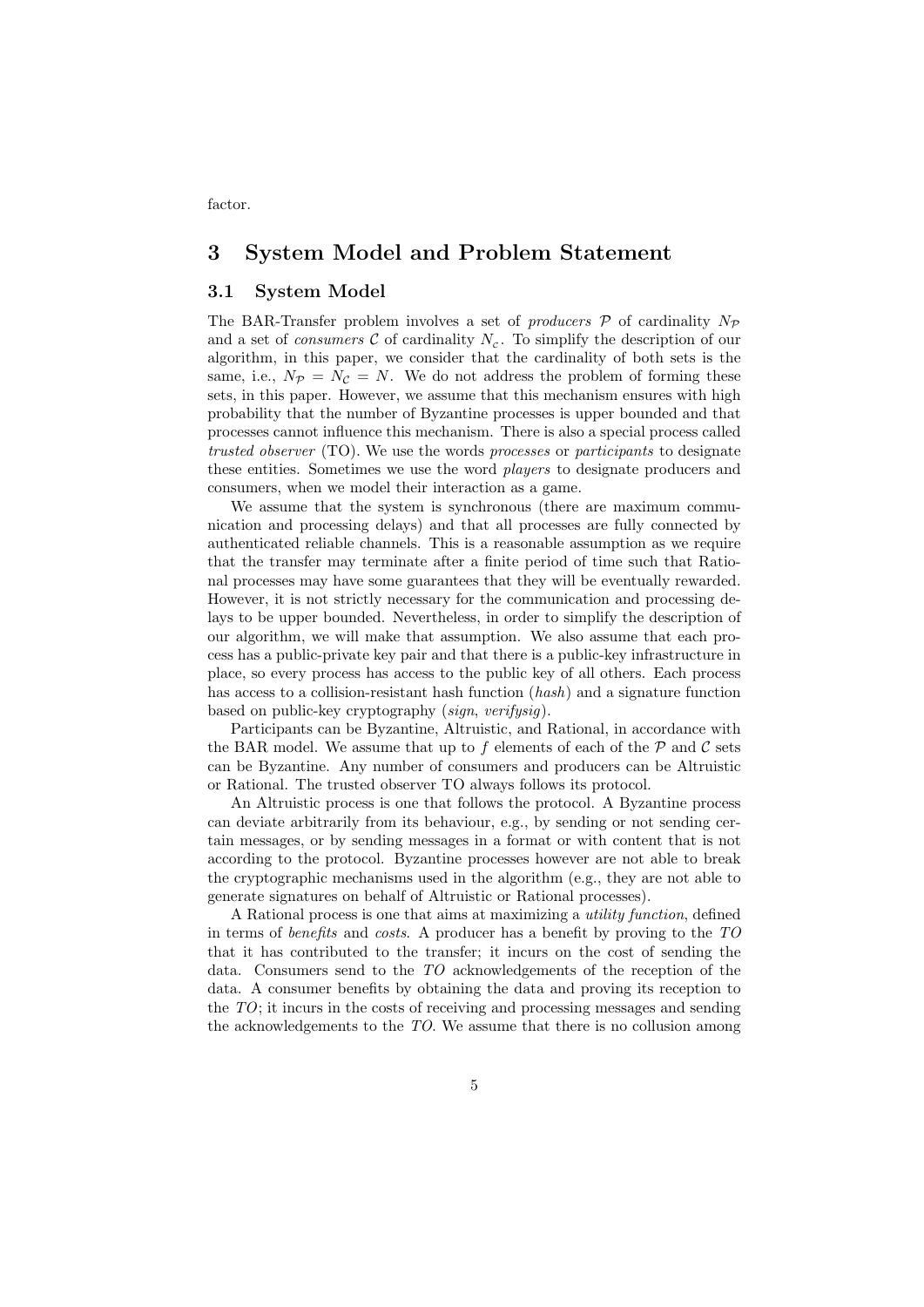Rational processes.

### 3.2 The BAR-Transfer Problem

The BAR-Transfer problem can be defined as follows. Each producer p has a value (or data) of arbitrary size  $v_p$  such that, for any two non-Byzantine producers  $p_i$  and  $p_j$ ,  $v_{p_i} = v_{p_j} = v$ . Sometimes we refer to this value as the correct value, to denote that it is the value held by all non-Byzantine producers.

The algorithm terminates successfully when every non-Byzantine consumer consumes v. A consumer c is said to *consume* value  $v_c$  when the primitive  $cosume(c, v_c)$  is called. All non-Byzantine producers start the algorithm by producing value v. A producer p is said to *produce* value  $v_p$  by calling the primitive produce $(p, v_p)$ . The TO is said to produce evidence about the transfer by calling primitive *certify*( $TO$ , *evidence*). There are also two predicates hasProduced(evidence,  $p_i$ ) and hasAcknowledged(evidence,  $c_i$ ) that take as input the evidence produced by the  $TO$  to indicate, respectively, if producer  $p_i$  participated in the BAR-Transfer and if consumer  $c_j$  notified the reception of the correct value. The problem consists informally in i) transferring the value from the producers to the consumers; and ii) providing evidence about the transfer. More formally the problem is defined in terms of the following properties:

- BAR-Transfer 1 *(Validity)*: If a non-Byzantine consumer consumes v, then v was produced by some non-Byzantine producer.
- BAR-Transfer 2 *(Integrity)*: No non-Byzantine consumer consumes more than once.
- BAR-Transfer 3 (Agreement): No two non-Byzantine consumers consume different values.
- BAR-Transfer 4 *(Termination)*: Every non-Byzantine consumer consumes a value.
- BAR-Transfer 5 (Evidence): The trusted observer produces evidence about the transfer.
- BAR-Transfer 6 (Producer Certification): if producer  $p$  is non-Byzantine, then  $hasProduced(evidence, p)$  is true.
- BAR-Transfer 7 (Consumer Certification): if consumer c is non-Byzantine, then  $hasAcknowledged(evidence, c)$  is true.

With these definitions in mind, we can provide a more precise characterization of the benefits that Rational nodes aim to obtain. The benefit of a producer p is to have hasProduced(evidence, p) true. The benefit of a consumer c is twofold: i) to obtain the correct value and ii) to have  $hasAcknowledged(evidence,$ c) true.

# 4 BAR-Transfer Algorithm

We now present an algorithm that solves the BAR-Transfer problem (Alg. 1). The algorithm requires  $N \geq 2f + 1$  producers and consumers. The algorithm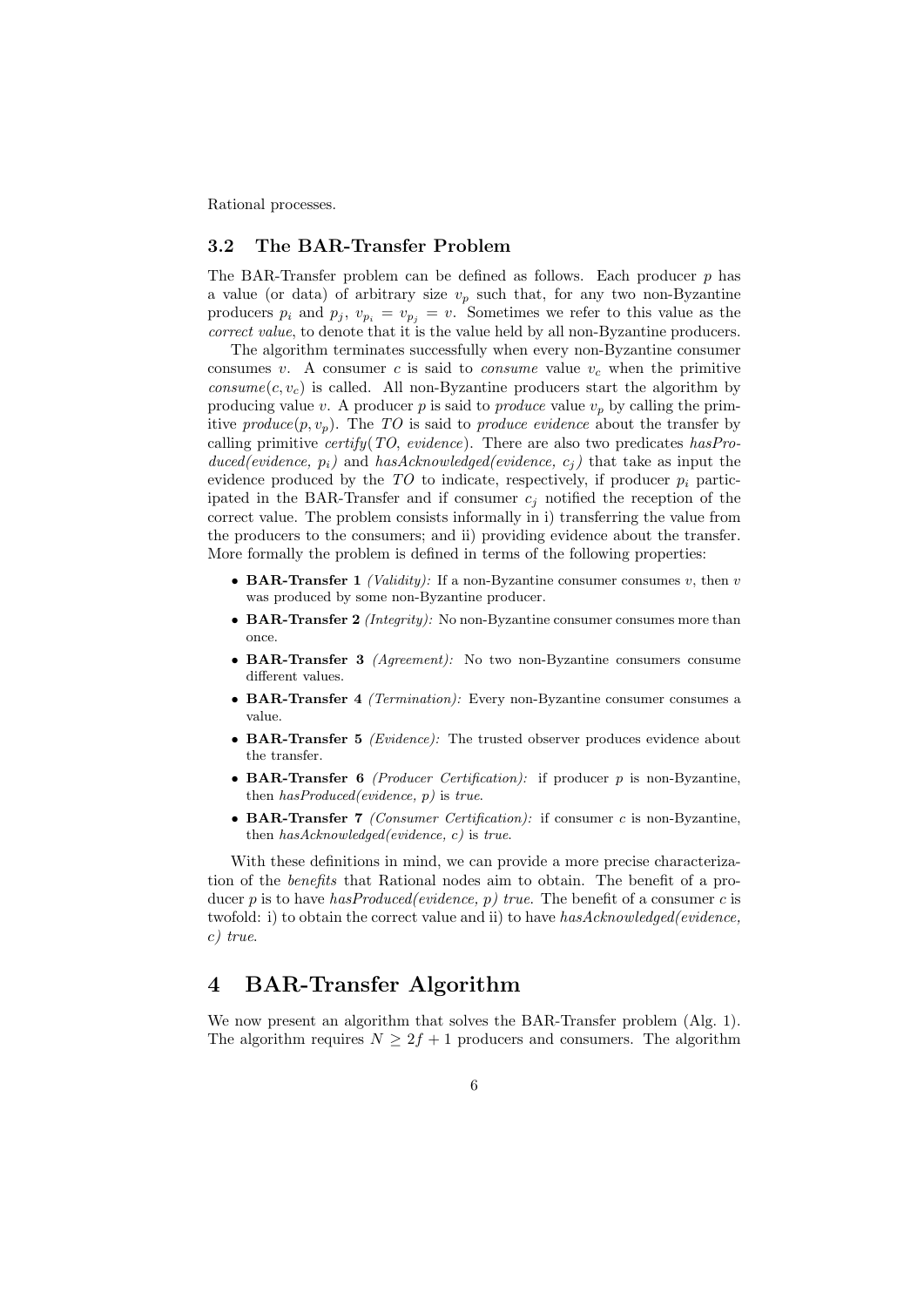aims at ensuring that each consumer receives the value and can decide which is the correct value, in case it receives several different values (e.g., due to Byzantine producers). To satisfy this goal, each producer is not required to send a copy of the (possibly large) value to every consumer. In fact, it is enough that it sends the value to  $f + 1$  consumers and a signed hash of the value to the remaining  $N - f - 1$  consumers.

We define a deterministic function that returns the set of consumers that receive a copy of the value from producer  $p_i$ , denoted *consumerset<sub>i</sub>*, as: *consumerset<sub>i</sub>* =  ${c_i | j \in [i...(i+f) \mod N]}$ . The intuition behind this function is that the consumers are seen as a circular space where each producer is responsible for sending the value it has computed to a set of consecutive consumers of cardinality  $f + 1$ , which are shifted from one another by one position.

We model the operation of the algorithm in *rounds*. The round of a process is increased as result of a *nextRound* event. The system is synchronous, so non-Byzantine processes have their clocks synchronized and the nextRound event occurs simultaneously in all of them. The synchrony of the system and reliability of the channels ensure that if in response to event  $nextRound(n)$  a non-Byzantine process sends a message to another non-Byzantine process, that message is delivered to the destination before  $nextRound(n + 1)$  is triggered. This implies that nextround events are triggered periodically with a period greater than the worst case latency of communication channels. The algorithm executes in three rounds. In round 0, the producers send values or hashes to consumers. In round 1, consumers send certificates of reception to the trusted observer. In round 2, the trusted observer produces the evidence.

In round 0, a producer computes the hash of the value and signs it (lines 106- 108). When the first round starts, it sends the value, its hash, and signature to the consumers in  $consumeret_i$  (lines 111-113), but only the hash and signature to the remaining consumers (lines 114-116).

A consumer starts by waiting for signed values and hashes from producers in round 1 (lines 209 and 215). Each value, hash, and signature received is stored in an array named values (lines 214 and 219). If a node does not send the message it was supposed to in this round, or if the hash or signature are not valid, the entry in the values set for that producer remains with the special value ⊥, which will serve to build a proof of misbehaviour for the TO (if  $f + 1$ consumers provide similar certificates).

When round 1 ends, the consumer picks the value v such that  $hash(v)$  appears in more than f positions of the array (lines 222-223). There are at most f faulty producers in the system, thus there is at most one value that matches this condition. Then, the consumer prepares the confirm array to serve as a certificate that vouches for the correct or incorrect behaviour of all producers, and that simultaneously proves that it has received and picked the correct value as described below (lines 224-225). For each producer  $p_i$ , the consumer either stores in confirm: i) the received hash and corresponding signature (extracted from the values set) or ii) the special value  $\perp$  when no data, or incorrect data, was received from that producer. The consumer then signs this data structure with its private key and sends it as a proof of reception to the trusted observer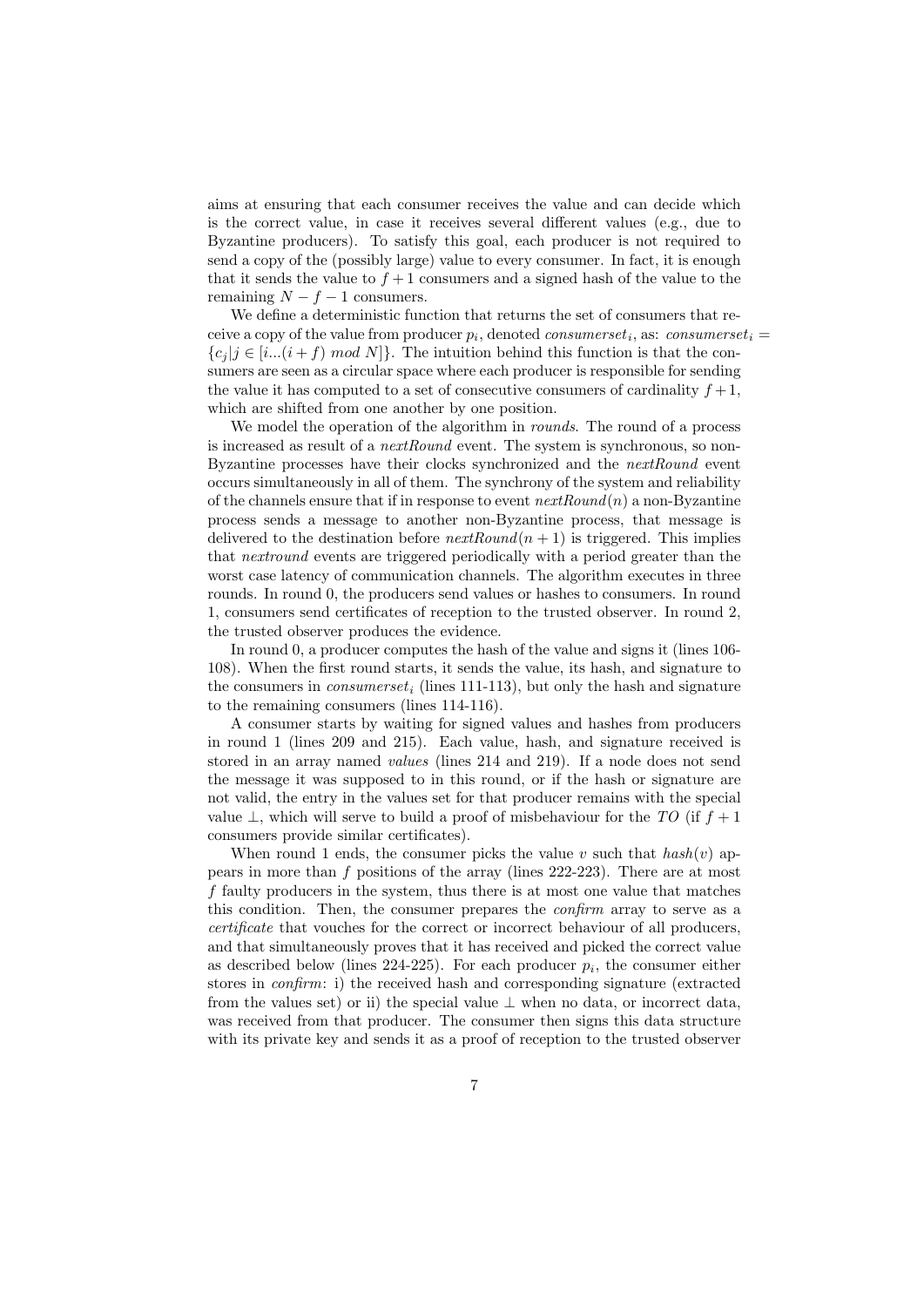Algorithm 1: BAR-Transfer Algorithm

 $\frac{\text{producer } p_i:}{101}$ upon init do 102 myvalue :=  $\perp$ ;<br>103 myhash := |: 103 myhash := $\perp$ ;<br>104 myhashsig := 104 myhashsig :=  $\perp$ ;<br>105 round := 0; 105 round  $:= 0$ ;<br>106 **upon** produce 106 **upon**  $produce(p_i, myvalue) \wedge round = 0$  **do**<br>107 myhash := *hash*(myvalue): 107 myhash :=  $\hat{hash}$ (myvalue);<br>108 myhashsig :=  $\hat{sign}(p_i)$ . my 108 myhashsig := sign (p<sub>i</sub>, myhash);<br>
109 **upon** nextRound  $\land$  round = 0 **do** // start of round 1 110  $\text{round} := 1;$ <br>111  $\text{msgsig} := s_3$ 111 msgsig :=  $sign (p_i, \text{VALUE} || \text{myvalue} || \text{myhash} || \text{myhashsig});$ <br>112 **forall**  $c_i \in consumerset_i$  **do** 112 **forall**  $c_j \in \text{consumerset}_i$  **do**<br>113 *send* ( $p_i$ ,  $c_i$ , [VALUE, myva 113 send  $(p_i, c_j, \text{[VALUE, myvalue, myhash, myhashsig, msgsig]})$ <br>114 msesie  $=$  sign  $(n_i, \text{SIMMAP} \parallel \text{mvhash} \parallel \text{mvhashsig})$ 114 msgsig := sign  $(p_i, \text{SUMMARY} || \text{myhash} || \text{myhashsig});$ <br>115 forall  $c_i \in C \setminus \text{consumerset}_i$  do 115 **forall**  $c_j \in \mathcal{C} \setminus \mathit{consumerset}_i$  **do**<br>116 *send* ( $p_i$ ,  $c_i$ , SUMMARY, myha  $send'(p_i, c_j, [\text{SUMMARY}, \text{myhash}, \text{myhashsig}, \text{msgsig}])$ consumer  $c_j$ :<br>201 **upon**  $\overline{201}$  upon init do<br>202 myvalue := 202 myvalue := $\perp$ ;<br>203 myhash:= $\perp$ : 203 myhash:= $\perp$ ;<br>204 confirm := [ 204 confirm  $:=[\perp]^P;$ 205 values :=  $[\perp]^P$ ; 206 round  $:= 0;$ <br>207 **upon**  $nextRoi$ 207 upon  $nextRound \wedge round = 0$  do // start of round 1<br>208 round := 1. 208 round  $:= 1$ ;<br>209 **upon** deliver 209 upon deliver  $(p_i, c_j, [\text{VALU E}, \text{pvalue}, \text{phash}, \text{phashing}, \text{msgsig}]) \wedge \text{round} = 1 \text{ do}$ <br>210 if  $(c_i \in \text{consumerset}_i)$ then 210 **if**  $(c_j \in \text{consumerset}_i)$ **then**<br>211 **if** verifysiq(p<sub>i</sub>, VALUE || p 211 if  $\text{verify} \text{sig}(p_i, \text{VALUE} \mid \mid \text{pvalue} \mid \mid \text{phash} \mid \mid \text{phashing}, \text{msgsig})$ then<br>212 if  $\text{verify} \text{sig}(p_i, \text{phash}, \text{phashing})$  then 212 if  $\text{verifysig}(p_i,\text{phash},\text{phashsig})$  then<br>213 if  $\text{verifyhash}(\text{pvalue},\text{phash})$  then 213 **if** verifyhash(pvalue, phash) **then**<br>214 values $[p_i] :=$  (pvalue, phash, ph 214 values[ $p_i$ ] := (pvalue, phash, phashsig);<br>215 **upon** deliver ( $p_i$ ,  $c_i$ , [SUMMARY, phash, phashsig. n 215 upon deliver  $(p_i, c_j, [\text{SUMARY}, \text{phash}, \text{phashing}, \text{msgsig}]) \wedge \text{round} = 1 \text{ do}$ <br>216 if  $(c_i \notin \text{consumerset.})$ then 216 **if**  $(c_j \notin \text{consumerset}_i)$ **then**<br>217 **if** verifusia(p. SUMMARY) 217 **if**  $verifyingig(p_i, \text{SUMMARY} ||\text{phash} ||\text{phashing}, \text{message})$  **then**<br>
218 **if**  $verifyingig(p_i, \text{phash}, \text{phashing})$  **then**<br>
219 values $[p_i] := \langle \perp, \text{phash}, \text{phashing} \rangle;$ 220 upon  $nextRound \wedge round = 1$  do // start of round 2  $221$  round := 2;<br> $222$  myhash := i 222 myhash :=  $h : #({pvalue[p] = \langle *, h, * \rangle}) > f$ .<br>
223 myvalue :=  $v : {p|value[p] = \langle v, myhash, * \rangle}$ .<br> **forall**  $p_i : \text{values}[p_i] = \langle *, \text{myhash, *} \rangle$  **do**<br>
225 confirm  $[p_i] := \langle \text{values}[p_i], \text{hash, values}[p_i], \text{signature}\rangle$ ;<br>
226 confisig :=  $sign (c_i, \text{confirm});$ <br>
227 msgsig :=  $sign (c_j, \text$ 228 send  $(c_j, T\tilde{O}, [\tilde{C}E\text{KTIFCATE}, \text{confirm}, \text{consig}, \text{msgsig}])$ <br>
229 consume  $(c_j, \text{myvalue})$ ;  $\frac{\text{trusted observer } TO:}{301}$  upon init do upon init do 302 evidence:=  $[\perp]^C$ ; 303 round  $:= 0$ ;<br>304 **upon**  $nextRow$ 304 upon  $nextRound \wedge round < 2$  do <br>305 cound = round +1. 305 round := round+1;<br> **upon** deliver (c<sub>j</sub>, TO, [CERTIFICATE, confirm, confsig, msgsig])  $\land$  round = 2 do<br>
308 **if** verifysig (c<sub>j</sub>, CERTIFICATE||confirm||confsig, msgsig) **then**<br>
308 **if** verifysig (cj, confirm, confsi 311 *certify* (*TO*, evidence);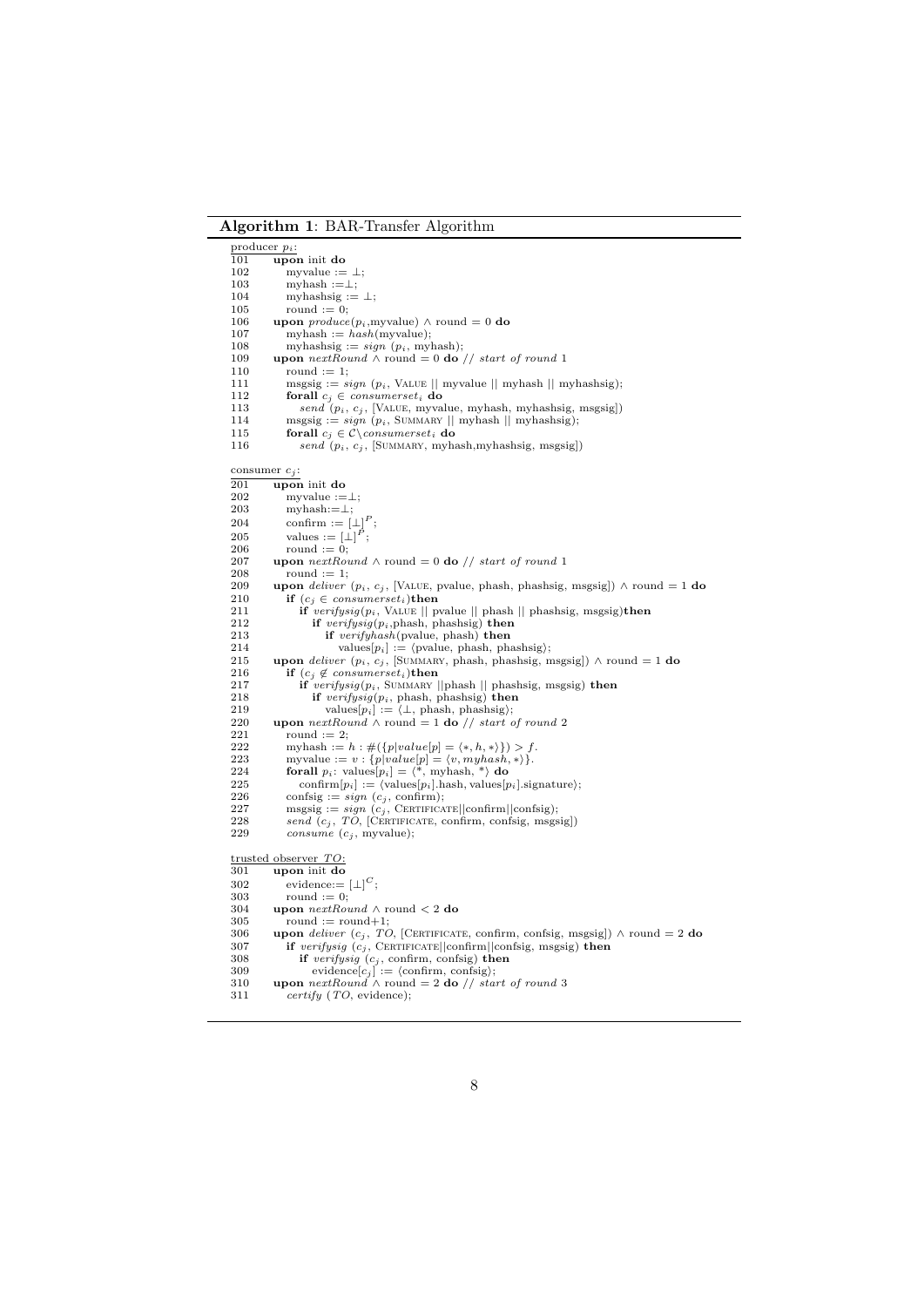(lines 226-228). The consumer terminates by outputting the value (line 229).

The trusted observer waits for a certificate from each consumer in round 2 (line 306). The certificates are collected in an array called evidence (line 309). In the end, the trusted observer produces the array as evidence (line 311).

Considering the data structure that is created by the trusted observer as evidence, we can now define with more detail the predicates hasProduced and hasAcknowledged. Let  $h(v)$  denote the hash of the value v and let  $s_{p_k}(h(v))$ denote the hash of v signed by the producer  $p_k$ :

- hasProduced(evidence,  $p_i$ ) is true if the following condition holds: there are at least  $N - f$  consumers  $c_k \in \mathcal{C}$ : evidence  $[c_k][p_i] = \langle h(v), s_{p_i}(h(v)) \rangle$ . It is false otherwise.
- hasAcknowledged(evidence,  $c_i$ ) is true if exists a set of producers, named correctset<sub>i</sub>, such that  $|correctset_i| \geq N - f$  and for  $\forall p_k \in correctset_i$ hasProduced(evidence,  $p_k$ ) is true and evidence $[c_j][p_k] = \langle h(v), s_{p_k}(h(v)) \rangle$ . It is false otherwise.

The algorithm does not require the observer to actively participate in the execution of the algorithm. Furthermore, the verification process performed by the trusted observer is independent for each transfer. Therefore many instances of BAR-Transfer can be executed in parallel under the jurisdiction of one or more trusted observers, without the trusted entity being a single point of failure or a bottleneck.

# 5 Analysis

The analysis of the algorithm has three parts. First, we prove its correctness. Then, we demonstrate that it is a Nash equilibrium. Finally, we perform a complexity analysis in terms of communication costs.

### 5.1 Correctness

This section provides a proof of the correctness of the algorithm, i.e., that it satisfies the properties BAR-Transfer 1-7. The proof assumes that at most f producers and f consumers are Byzantine and that the rest of the processes follow the algorithm, i.e., are Altruistic. The case of Rational processes is left for Section 5.2, in which we show that Rational processes also follow the algorithm.

We now show with the following Lemmas that the algorithm presented in Section 4, satisfies each of the BAR-Transfer properties.

**Lemma 5.1.** (Validity) If a non-Byzantine consumer consumes  $v$ , then  $v$  was produced by some non-Byzantine producer.

*Proof.* A non-Byzantine consumer c consumes v only if it receives a  $hash(v)$ from at least  $f + 1$  producers and v from at least one producer. There are at most f Byzantine producers, which implies that c receives  $hash(v)$  from at least a non-Byzantine producer  $p_i$ . Thus, c consumes v only if v was input by  $p_i$ .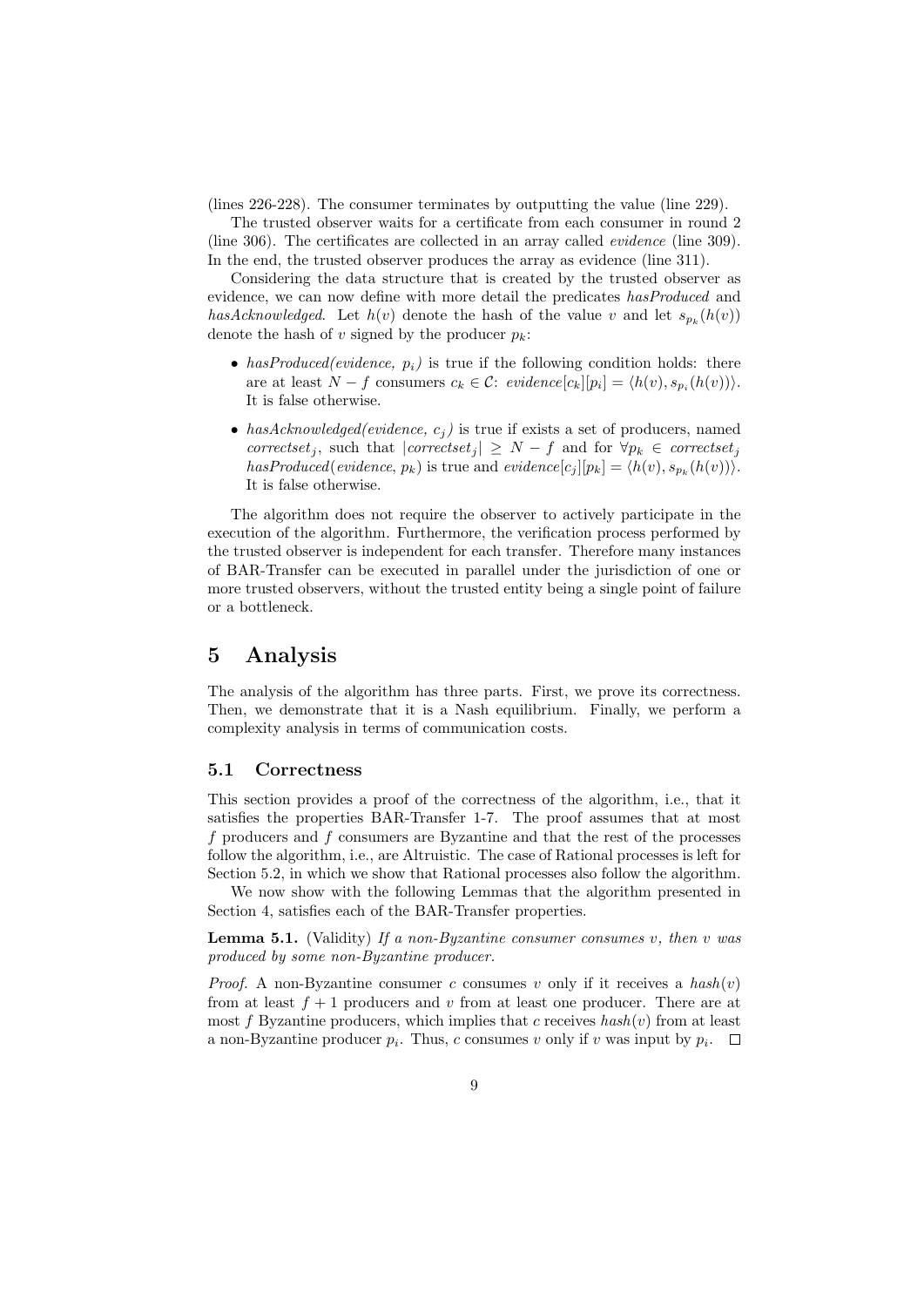Lemma 5.2. (Integrity) No non-Byzantine consumer consumes more than once.

Proof. A consumer consumes a value when the consume primitive is called. A trivial inspection of the algorithm shows that this primitive can be called only once in a non-Byzantine consumer, thus it consumes the value no more than once. П

Lemma 5.3. (Agreement) No two non-Byzantine consumers consume different values.

*Proof.* By Lemma 5.1, if a non-Byzantine consumer consumes v, then v was produced by some non-Byzantine producer. By assumption, every non-Byzantine producer produces the same value. Therefore, non-Byzantine consumers never deliver a value different from v.  $\Box$ 

Lemma 5.4. (Termination) Every non-Byzantine consumer consumes a value.

*Proof.* All the non-Byzantine producers produce and send v or its hash to all the consumers in the beginning of round 1. Given that channels are reliable and synchronous, all non-Byzantine consumers receive these values in that round. Therefore, when round 2 begins, every non-Byzantine consumer must possess both the correct value and  $f + 1$  or more hashes of that value, so it executes the consume primitive which means consuming v.  $\Box$ 

These four properties ensure the reliable transfer of the correct value in the presence of Byzantine participants. In the following Lemmas, we prove that the properties BAR-Transfer 5-7 related to Rational behaviour are fulfilled, therefore ensuring that each node that obeys the protocol is rewarded after the completion of the transfer.

Lemma 5.5. (Evidence) The trusted observer produces evidence about the transfer.

*Proof.* A trivial inspection of the algorithm shows that  $c$ *ertifu*(TO, *evidence*) is executed at the end of round 2, which is the same as saying the trusted observer produces evidence.  $\Box$ 

**Lemma 5.6.** (Producer Certification) If producer p is non-Byzantine, then hasProduced(evidence, p) is true.

Proof. By Lemmas 5.3 and 5.4, every non-Byzantine consumer delivers the same value  $v$ . Before delivering these consumers send their *confirm* vectors to the trusted observer. Therefore, there are at least  $N - f$  non-Byzantine consumers  $c_k \in \{c_1 \ldots c_{N-f}\}\$  that send confirm vectors to the trusted observer at the start of round 2. If producer  $p_i$  followed the algorithm, each of these consumers  $c_k$ has received  $hash(v)$  from  $p_i$ , and included  $\langle h(v), s_{p_i}(h(v)) \rangle$  in the message sent to the trusted observer. Since all those messages are included in the evidence generated by the trusted observer,  $hasProduced(evidence, p_i)$  is true.  $\Box$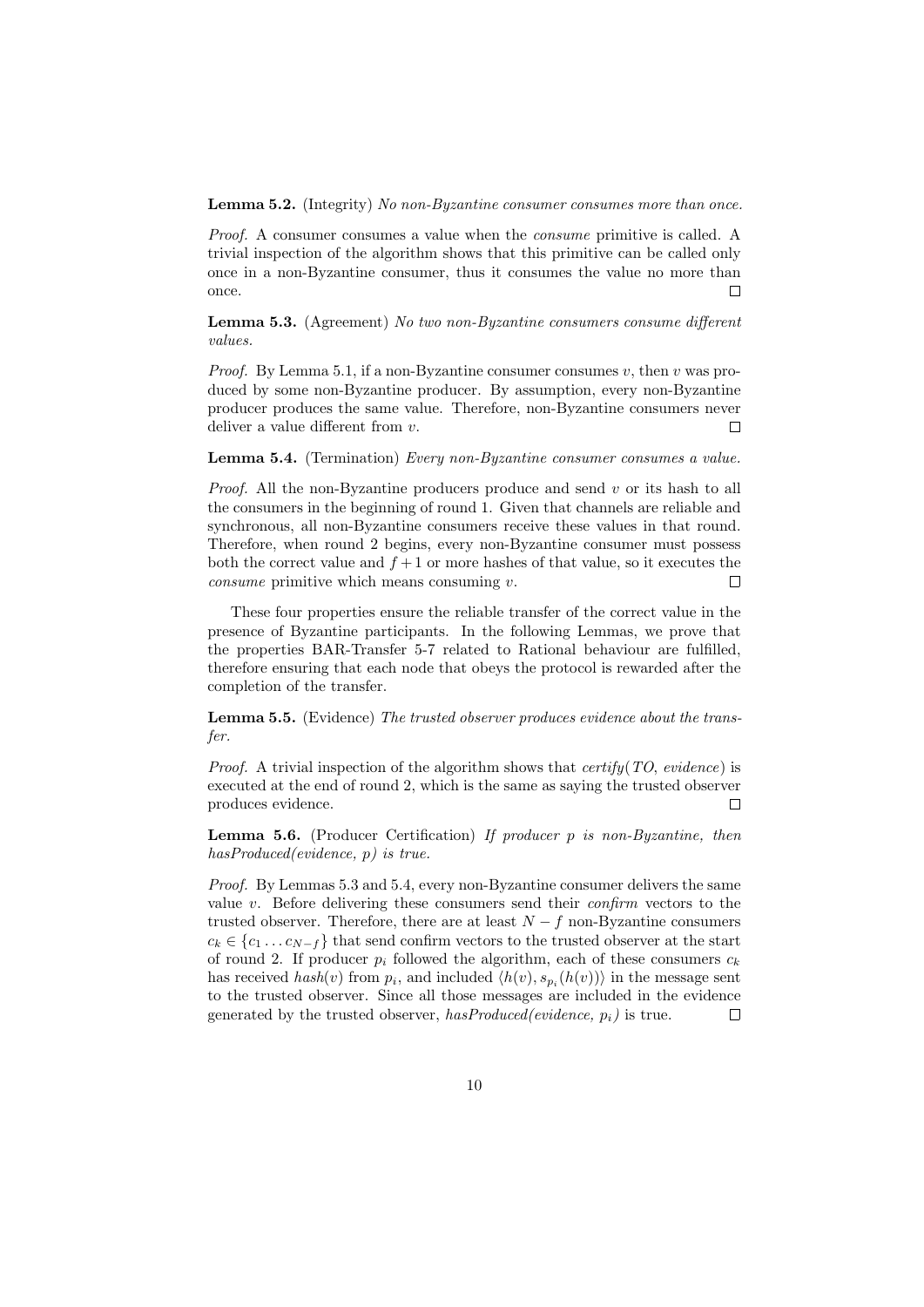**Lemma 5.7.** (Consumer Certification) If consumer c is non-Byzantine, then hasAcknowledged(evidence, c) is true.

Proof. A non-Byzantine consumer sends its confirm vector to the trusted observer. Also, since there are at least  $N - f$  non-Byzantine producers, consumer  $c_j$  includes  $\langle h(v), s_{p_i}(h(v)) \rangle$  for each of these non-Byzantine producers  $p_i$  in the confirm vector sent to the trusted observer. According to Lemma 5.6, there exists a set *correctset* of at least  $N - f$  producers  $p_k \in \{p_1 \dots p_{N-f}\}\$  for which hasProduced(evidence,  $p_k$ ) is true (the set of  $N - f$  non-Byzantine producers). Therefore, hasAcknowledged(evidence,  $c_i$ ) becomes true for any non-Byzantine consumer  $c_j$ .  $\Box$ 

Theorem 5.8. (Correctness) If all non-Byzantine participants follow the protocol, then the provided algorithm solves the BAR-Transfer problem defined in terms of properties BAR-Transfer 1-7.

Proof. The proof follows directly from Lemmas 5.1, 5.2, 5.3, 5.4, 5.5, 5.6, and 5.7.  $\Box$ 

### 5.2 Game Theoretic Analysis

To prove that the protocol provides a Nash equilibrium, we model the BAR-Transfer problem as a strategic game  $\Gamma = (M, S_M, \vec{u})$ , where  $M = \mathcal{P} \cup \mathcal{C}$  is the set of players,  $S_M$  the set of all possible strategies, and  $\vec{u}$  is a vector with the utility functions of all players.

Each player decides its strategy (or plan of action) once and it remains valid for all its actions during the execution of BAR-Transfer. These decisions about the strategy are made simultaneously and, as Rational players do not collude among themselves, without knowledge of the strategies selected by other players. The set of possible strategies for player i is denoted  $S_i$ .  $S_M$  consists on the set of all possible strategies, i.e., of  $S_i$  for all  $i \in M$ . The set of all possible strategies of producers is  $S_P$ . Altruistic producers send  $hash(v)$  to all consumers and the value v to the consumers of *consumerset<sub>i</sub>*. Rational producers send  $hash(v)$ to any subset of C and the value to any subset  $\mathcal{C}' \subseteq \mathcal{C}$ . Similarly,  $S_{\mathcal{C}}$  denotes the set of all possible strategies that can be followed by consumers. Altruistic consumers process all the information received from producers, send it to the TO, and consume one value. Rational consumers may or may not: consume a value, process all the values or hashes received from producers, and send the received information to the TO. Byzantine players follow an arbitrary strategy from  $S_{\mathcal{F}}$ , where  $\mathcal{F} = \mathcal{F}_{\mathcal{P}} \cup \mathcal{F}_{\mathcal{C}}$  is the set of all Byzantine producers  $(\mathcal{F}_{\mathcal{P}})$  and Byzantine consumers  $(\mathcal{F}_c)$ , such that  $|\mathcal{F}_p| \leq f$  and  $|\mathcal{F}_c| \leq f$ . Notice that these are pure strategies, that is, the decisions about which strategy to follow is deterministic.

We now identify the reasons why modelling the BAR-Transfer problem as a strategic game is not a limitation of our analysis. Strategic games are appropriate for interactions between players where a player cannot form his expectation from the behaviour of the other players on the basis of information about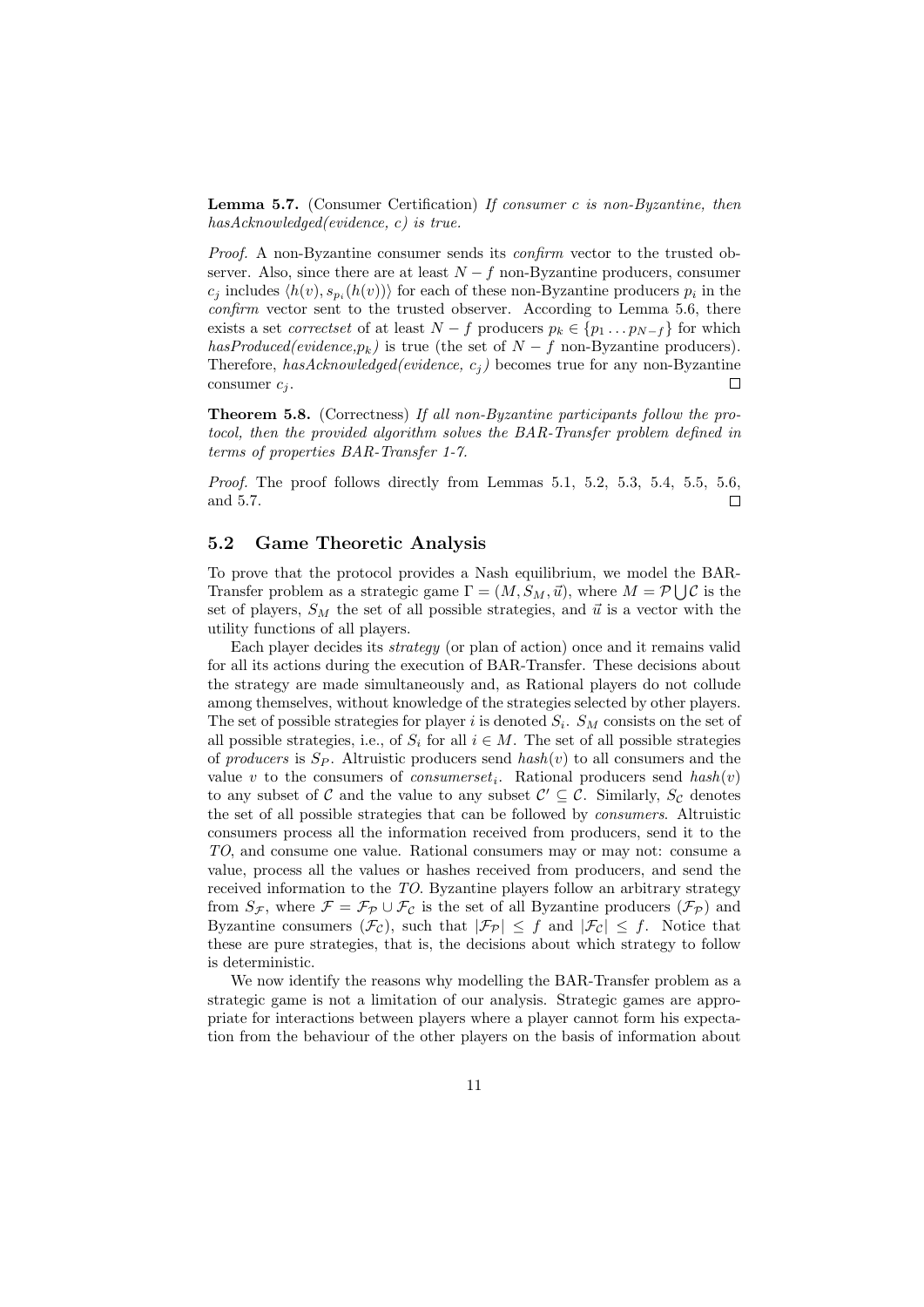the way that the game was played in the past. The information gathered by each process regarding the past behaviour of other processes is determined by the number of instances of BAR-Transfer in which those processes interacted, which depends on the mechanism used to form the sets of processes in each instance. This mechanism must ensure that with high probability the number of Byzantine processes of each set is upper bounded by  $f$ . Furthermore, in a large peer-to-peer network, it is true that  $N$  is much smaller than the total number of processes in the system, and the processes connected to the network during the periods when that mechanism is applied vary from instance to instance. Thus, it is reasonable to assume that processes interact with a very small frequency, which implies that the information of each process regarding the nature of other processes is limited and never certain. Since processes do not incur in risks, they cannot form their expectation from the behaviour of the other players on the basis of information about the way that the game was played in the past. Therefore, it is reasonable to model our solution as a strategic game.

In addition, it is only adequate to model a protocol as a strategic game if players do not change their strategy during the execution of the game, which is true in our protocol. Producers cannot increase their knowledge of the strategies of other players during the execution of the algorithm, as they do not obtain any information from any other participant. Thus, the initial chosen strategy remains adequate for the three rounds of the protocol. On the other hand, each consumer  $c_i$  learns about the behaviour of producers in round 1, so it can determine which producers adopted the strategy of sending it the value or its hash. However, according to the definition of hasAcknowledged, the TO rewards  $c_i$  based not only on the information included in the certificate sent by the consumer, but also based on the information the producers (certified by  $c_i$ ) sent to the remaining consumers. Therefore, the information gathered by  $c_i$  is insufficient for the consumer to determine if an alternative strategy provides greater expected profits. For these reasons, it is reasonable to assume that Rational participants do not change their strategy during the execution of the protocol.

We define a *profile of strategies* as the correspondence between players and their respective strategy:  $\vec{\sigma}_M$  :  $M \mapsto S_M$ . By definition,  $\sigma_i$  denotes the strategy followed by player  $i \in M$ . We define  $\vec{\sigma}_M$  as the composition of different profile strategies for disjoint subsets of players  $M_1, M_2, ..., M_N$ :  $\vec{\sigma}_M$  $(\vec{\sigma}_{M_1}^1, \vec{\sigma}_{M_2}^2, ..., \vec{\sigma}_{M_N}^N)$ , where  $\vec{\sigma}_{M_i}^i$  is the strategy followed by all players of  $M_i$  and  $M = M_1 \cup M_2 \cup \ldots \cup M_N$ .

We also define an utility function  $u_i(\vec{\sigma}_M) = \beta_i(\vec{\sigma}_M) - \nu_i(\vec{\sigma}_M)$  as the profit that player i obtains when all the players follow the strategy specified by  $\vec{\sigma}_M$ .  $\beta_i$  denotes the benefit obtained by player i. It is assumed that a producer p gets a benefit of  $\phi_P$  only if hasProduced(evidence, p) holds true. Otherwise, the benefit is 0. A consumer c only gets a benefit  $\phi_C$  if it consumes the correct value v (therefore, all non-Byzantine consumers consume the correct value) and if hasAcknowledged(evidence, c) holds true. The function  $\nu_i(\vec{\sigma}_M)$  maps the costs incurred by player  $i$  when every player follows the strategies specified by  $\vec{\sigma}_M$ . We assume that  $\phi_P > \nu_p(\vec{\sigma}_M)$  and  $\phi_C > \nu_c(\vec{\sigma}_M)$  for any non-Byzantine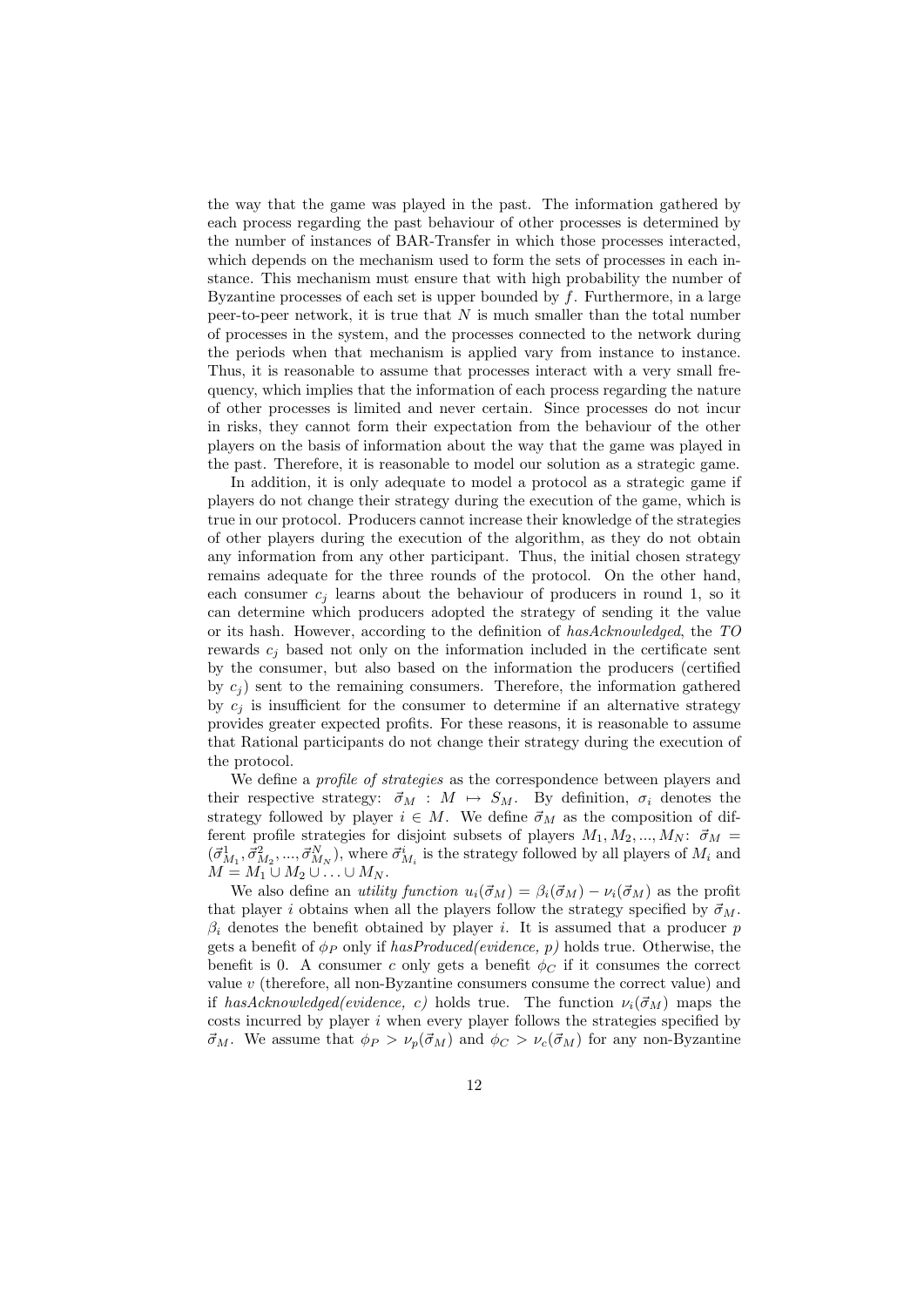producer  $p$  and consumer c, respectively. To distinguish the arbitrary behaviour of Byzantine players from the strategies of Altruistic and Rational players, we denote by  $\vec{\pi}_P \in \Pi_P$  the profile of strategies of Byzantine producers and by  $\vec{\pi}_{\mathcal{C}} \in \Pi_{\mathcal{C}}$  the profile of strategies of Byzantine consumers.

The remaining of this section provides a proof that the protocol provides a Nash equilibrium. In the BAR model, Rational players also take into consideration Altruistic and Byzantine behaviour [2]. A utility function for Rational player i that considers Byzantine, Altruistic and Rational behaviour, denoted by  $\bar{u}_i$ , is the expected utility for i if it obeys a given Rational strategy  $\sigma_i$  when all the remaining participants either obey a non-Byzantine strategy specified by the profile  $\vec{\sigma}_M$  (that includes the Altruistic strategy of following the protocol) or follow a Byzantine strategy specified by the profile  $\vec{\pi}_{\mathcal{F}}$ . Given that Byzantine participants may behave arbitrarily, in the definition of the expected utility function it is necessary to consider not only the expected number of Byzantine players but also the probability of each Byzantine player following each of the possible Byzantine strategies. In this work, we assume that players are riskaverse, therefore the expected utility considers the worst possible scenario of Rational and Byzantine behaviour, i.e., it assumes that all non-Byzantine players are Rational and all Byzantine players adopt a strategy that minimizes the utility of non-Byzantine players.

Hereupon, we provide a definition for the *expected utility*  $\bar{u}_i(\vec{\sigma}_M)$  of player  $i ~\in~ M$  when all Rational players follow the strategy specified by  $\vec{\sigma}_M.$  Let  $\vec{\sigma}'_{M\setminus\mathcal{F},\vec{\pi}_{\mathcal{P}},\vec{\pi}_{\mathcal{C}}} = (\vec{\sigma}_{M\setminus\mathcal{F}},\vec{\pi}_{\mathcal{P}},\vec{\pi}_{\mathcal{C}})$  be a profile of strategies where no player in M is Altruistic, all Rational players follow the strategy specified by  $\vec{\sigma}_{M\setminus\mathcal{F}}$ , Byzantine producers follow the strategy specified by  $\vec{\pi}_P$ , and Byzantine consumers follow the strategy specified by  $\vec{\pi}_{\mathcal{C}}$ . The expected utility of player i is given by the following equation:

$$
\bar{u}_i(\vec{\sigma}_M) = \min_{\mathcal{F}_{\mathcal{P}}:|\mathcal{F}_{\mathcal{P}}| \leq f, \mathcal{F}_c:|\mathcal{F}_c| \leq f} \min_{\vec{\pi}_{\mathcal{P}} \in \Pi_{\mathcal{P}}, \vec{\pi}_c \in \Pi_c} u_i(\vec{\sigma}'_{M \setminus \mathcal{F}, \vec{\pi}_{\mathcal{P}}, \vec{\pi}_c}) \tag{1}
$$

Notice the distinction between the expected utility  $\bar{u}_i(\vec{\sigma}_M)$ , which denotes the minimum utility Rational player i expects to obtain when all Rational participants follow the strategy specified by  $\vec{\sigma}_M$ , and the effective utility  $u_i(\vec{\sigma}'_{M\setminus\mathcal{F},\vec{\pi}_{\mathcal{P}},\vec{\pi}_{\mathcal{C}}})$ , which is the difference between the benefits obtained and the costs incurred by i when Byzantine players follow the specific strategies specified by  $\vec{\pi}_P$  and  $\vec{\pi}_C$ .

We can now define the functions  $\bar{\beta}_i(\vec{\sigma}_M)$  and  $\bar{\nu}_i(\vec{\sigma}_M)$  as the expected benefits and costs for the worst possible scenario of Rational and Byzantine behaviour. Thus, the expected utility of player  $i \in M$  can also be defined as  $\bar{u}_i(\vec{\sigma}_M)$  =  $\bar{\beta}_i(\vec{\sigma}_M) - \bar{\nu}_i(\dot{\vec{\sigma}}_M).$ 

We now introduce the notion of Nash equilibrium. Let  $\vec{\sigma}_{M\setminus\{i\},\sigma_i^*}^* = (\vec{\sigma}_{M\setminus\{i\}},\sigma_i^*)$ denote the profile of strategies where all Rational players follow the strategy specified by  $\vec{\sigma}_{M\setminus\{i\}}$  and player i follows a given strategy  $\sigma_i^*$ . A Nash equilibrium is a profile of strategies for which no player benefits from deviating from its strategy, which can be stated as follows:

 $\textbf{Definition 5.9.}~ \vec{\sigma}_M ~is~a~Nash~ equilibrium~if~ \forall_{i\in M} \forall_{\sigma_i^*\in S_i} \bar{u}_i(\vec{\sigma}_M) \geq \bar{u}_i(\vec{\sigma}_{M\setminus\{i\},\sigma_i^*}).$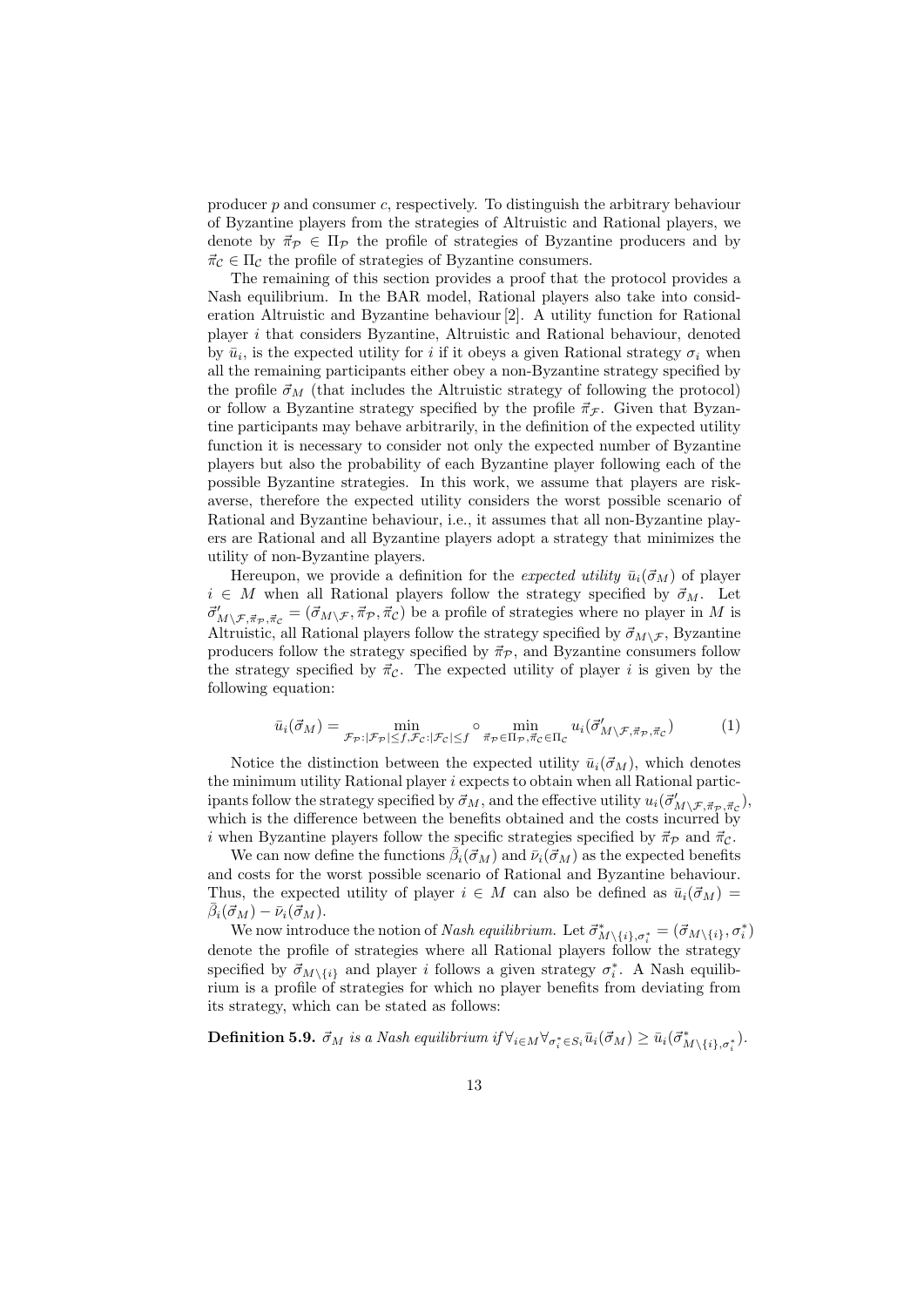The following Lemmas provide the complete proof that neither the producers nor the consumers benefit from deviating from the protocol. We use  $\vec{\sigma}_{\mathcal{P}}$  and  $\vec{\sigma}_{\mathcal{C}}$  to denote the profile of strategies of, respectively, producers and consumers that comply with the protocol.  $\vec{\sigma}_M$  denotes the composition of the profiles of strategies  $\vec{\sigma}_{\mathcal{P}}$  and  $\vec{\sigma}_{\mathcal{C}}$ , and  $\vec{\sigma}_{M}^{*}$  denotes an alternative profile of strategies.

In the next Lemma and Corollary, we show that a producer does not benefit from sending the expected information to less than N consumers and from not sending the value to all consumers of *consumerset*. Then, in Theorem 5.12, we show that no producer can increase its utility by deviating from the protocol, when all consumers follow the expected strategy.

**Lemma 5.10.** For each producer  $p \in \mathcal{P}$ , for each k such that  $0 \leq k \leq N$ , let  $\vec{\sigma}_M^* = (\vec{\sigma}_{\mathcal{P}\setminus\{p\}}, \vec{\sigma}_{\mathcal{C}}, \sigma_p^*)$  be a deviating profile of strategies, where  $\sigma_p^*$  is the strategy of sending a value or its signature to k consumers. Then,  $\bar{\beta}_p(\vec{\sigma}^*)=0$ .

Proof. According to the Equation 1, Rational players determine their utility considering the worst case scenario of Byzantine and Rational behaviour. Suppose the set of k consumers to which  $p$  sends the information includes all the Byzantine players. According to the protocol, the trusted observer only receives vectors containing signed hashes in the second round. Hence, if  $p$  only sends the signature of the value or its hash to  $k < N$  consumers at the beginning of the first round and if no Byzantine consumer sends their vectors to the trusted observer, the trusted observer only receives  $max(k - f, 0) < N - f$  vectors that contain  $\langle h(v), s_n(h(v)) \rangle$  in the second round. Therefore, *evidence* will not contain  $N - f$  entries with  $\langle h(v), s_p(h(v)) \rangle$ , hasProduced(evidence, p) will hold false, and  $\bar{\beta}_p(\vec{\sigma}^*) = 0$ .  $\Box$ 

**Corollary 5.11.** For each producer  $p_i \in \mathcal{P}$ , for each k such that  $0 \leq k < f+1$ , let  $\vec{\sigma}_M^* = (\vec{\sigma}_{\mathcal{P}\setminus\{p_i\}}, \vec{\sigma}_{\mathcal{C}}, \sigma_{p_i}^*)$  be a deviating profile of strategies, where  $\sigma_{p_i}^*$  is the strategy of sending the value to k consumers. Then,  $\bar{\beta}_{p_i}(\vec{\sigma}^*)=0$ .

Proof. The proof comes trivially from the previous lemma.

$$
\Box
$$

Theorem 5.12. No producer has any incentives to deviate from the protocol.

*Proof.* It follows from Lemma 5.10 and Corollary 5.11 that if the producer  $p$ follows an alternative strategy specified by  $\vec{\sigma}_M^*$ , then  $\bar{\beta}_p(\vec{\sigma}_M^*)=0$ ,  $\bar{u}_p(\vec{\sigma}_M^*)=0$  $-\bar{\nu}_p(\vec{\sigma}_M^*)$ , and  $\bar{u}_p(\vec{\sigma}_M^*)$  < 0, for the worst possible scenario. According to the Theorem 5.8,  $\bar{\beta}_p(\vec{\sigma}_M) = \phi_P$ ,  $u_p(\vec{\sigma}_M) = \phi_P - \bar{\nu}_p(\vec{\sigma}_M)$ , and  $\bar{u}_p(\vec{\sigma}_M) > 0$ , since  $\phi_P > \bar{\nu}_p(\vec{\sigma}_M)$ . Therefore,  $\bar{u}_p(\vec{\sigma}_M) > \bar{u}_p(\vec{\sigma}_M^*)$ . Since it is assumed that Rational participants are risk-averse, producers do not have incentives to deviate from the protocol. П

We now show that no consumer benefits either by not sending the *confirm* vector to the TO or by not processing all the information it receives from the producers. Then, in Theorem 5.16, we prove that no consumer can increase its utility by deviating from the protocol, given that producers follow the expected behaviour.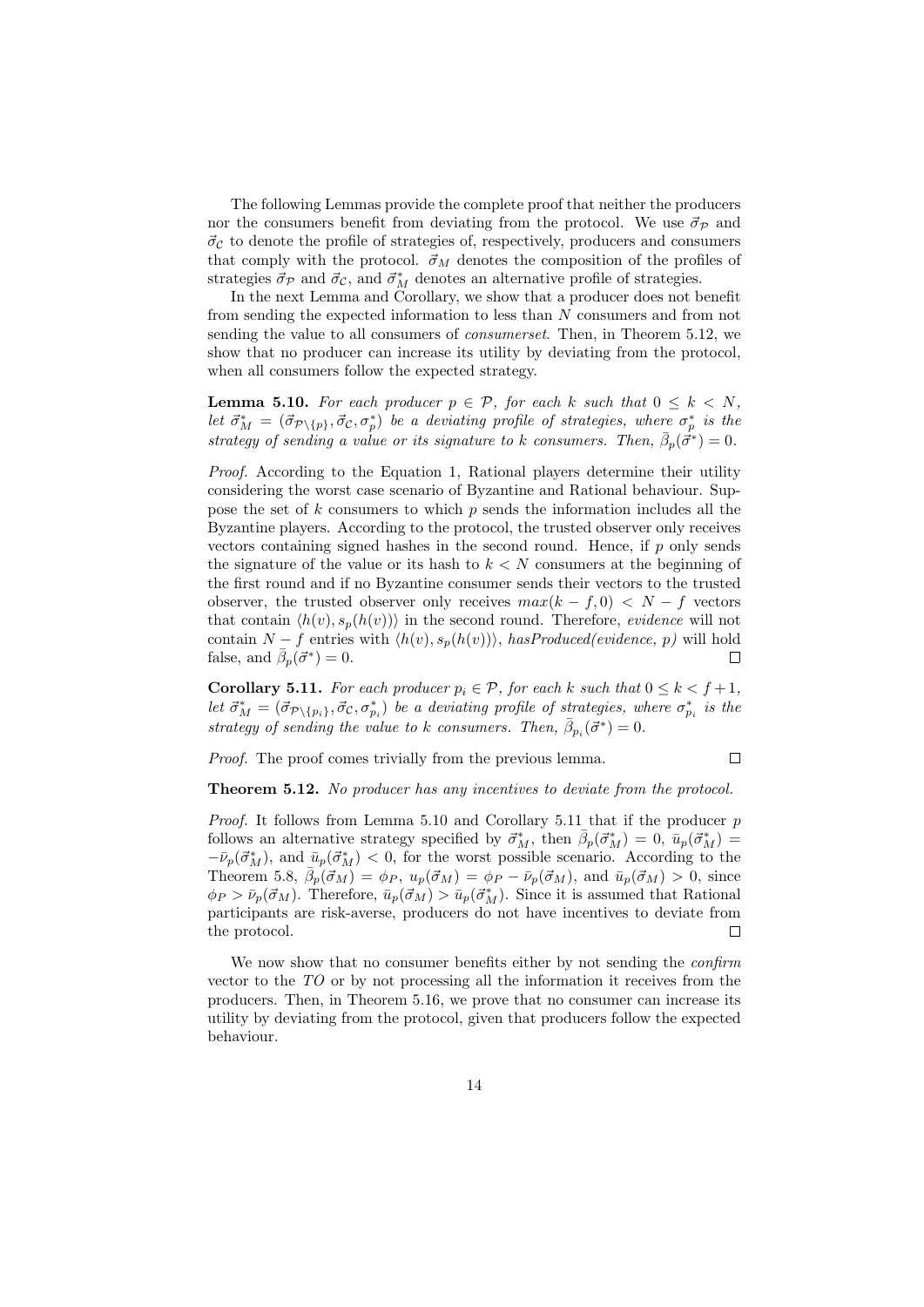**Lemma 5.13.** For any consumer  $c \in C$ , let  $\vec{\sigma}_M^* = (\vec{\sigma}_P, \vec{\sigma}_{C \setminus \{c\}}, \sigma_c^*)$  be a deviating profile of strategies, where  $\sigma_c^*$  is the strategy of not sending its vector containing hashes sent by producers to the trusted observer in round 2. Then,  $\bar{\beta}(\vec{\sigma}_{M}^*)=0$ .

Proof. The proof derives directly from that fact that, if a consumer c does not send its vector, this information is not included in the evidence and hasAcknowledged(evidence, c) hods false. Hence,  $\bar{\beta}_c(\vec{\sigma}_{M}^*)=0$ .  $\Box$ 

**Lemma 5.14.** For any consumer  $c \in \mathcal{C}$ , let  $P_c$  be the set of producers that sent the correct value or hash to the consumer c, and let  $\vec{\sigma}_{M}^* = (\vec{\sigma}_{\mathcal{P}}, \vec{\sigma}_{C \setminus \{c\}}, \sigma_c^*)$  be a deviating profile of strategies, where  $\sigma_c^*$  is the strategy of sending an incomplete vector of hashes to the trusted observer with only  $f + 1 \leq k < |P_c|$  entries different from the  $\perp$  value. Then,  $\bar{\beta}_c(\vec{\sigma}_M^*)=0$ .

*Proof.* The worst possible scenario for a non-Byzantine consumer  $c_j$  occurs when  $|F_{\mathcal{P}}| = f$  and for all these Byzantine producers has Produced is false, while they still send valid information to  $c_i$ . In this case, there is only one set *correctset*, where, for all  $p \in correctset_j$ , hasProduced(evidence, p) is true: the set of non-Byzantine producers. If  $c_j$  does not set  $hashes[p_i] = \langle hash(v), s_{p_i}(hash(v)) \rangle$ and  $p_i$  is non-Byzantine, then, at the trusted observer, evidence  $[c_j]$  will not contain the information of at least  $N-f$  producers from *correctset<sub>j</sub>*. Therefore, hasAcknowledged(evidence,c) holds false, and  $\bar{\beta}_c(\vec{\sigma}_M^*)=0$ . П

Theorem 5.15. No consumer has any incentives to deviate from the protocol.

*Proof.* It follows from Lemmas 5.13 and 5.14 that if the consumer  $c$  follows an alternative strategy specified by  $\vec{\sigma}_M^*$ , then  $\bar{\beta}_c(\vec{\sigma}_M^*) = 0$ ,  $\bar{u}_c(\vec{\sigma}_M^*) = -\bar{\nu}_c(\vec{\sigma}_M^*)$ , and  $\bar{u}_c(\vec{\sigma}_M^*)$  < 0, for the worst possible scenario. According to the Theorem 5.8,  $\bar{\beta}_{c}(\vec{\sigma}_{M}) = \phi_{C}, \bar{u}_{c}(\vec{\sigma}_{M}) = \phi_{C} - \bar{\nu}_{c}(\vec{\sigma}_{M}), \text{ and } \bar{u}_{c}(\vec{\sigma}_{M}) > 0, \text{ since } \phi_{C} > \bar{\nu}_{c}(\vec{\sigma}_{M}).$ Therefore,  $\bar{u}_c(\vec{\sigma}_M) > \bar{u}_c(\vec{\sigma}_M^*)$ . Since it is assumed that Rational participants are risk-averse, consumers do not have any incentive to deviate from the protocol.

The following Theorem concludes that the protocol provides a Nash equilibrium.

**Theorem 5.16.** (Nash equilibrium) The profile of strategies  $\vec{\sigma}_M$  where every player follows the protocol is a Nash equilibrium.

*Proof.* It follows from Theorems 5.12 and 5.16 that for every player  $i \in M$  and, for all alternative profiles of strategies  $\vec{\sigma}_M^*$  where i deviates from the protocol,  $\bar{u}_i(\vec{\sigma}_M^*) < \bar{u}_i(\vec{\sigma}_M)$ . Hence,  $\vec{\sigma}_M$  is a Nash equilibrium.  $\Box$ 

From the previous proofs, it is possible to observe that our solution is a dominant strategy, that is, any other Nash equilibrium has a utility lower than the utility that each Rational process expects to obtain when following our solution. Hence, Rational processes should obey our algorithm.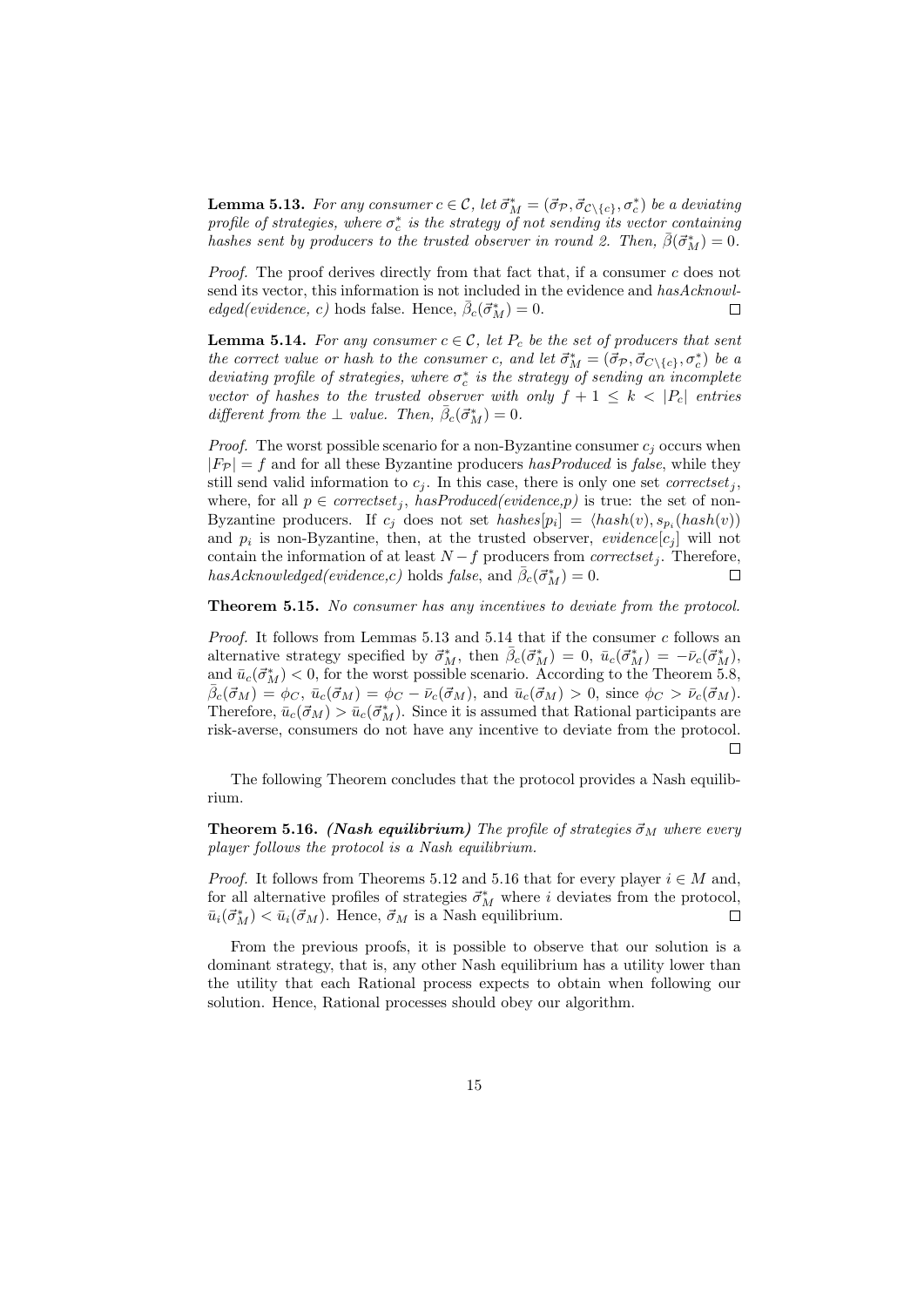### 5.3 Complexity Analysis

This section briefly evaluates the algorithm in terms of time, message, and bit complexity. The time complexity is the number of rounds for termination and in this case is constant: 3 rounds. For the other two we consider the case in which all processes follow the protocol. The message complexity, i.e., the number of messages sent by the algorithm, is  $N^2 + N$ , or  $O(N^2)$ . The bit complexity, i.e., the number of bits sent, is  $O(Nfl_v + N^2l_s)$ , where  $l_v$  is the bit length of the value and  $l_s$  the bit length of a signature, assuming that  $3l_s \gg 2l_h$ , where  $l_h$  is the bit length of an hash.

## 6 Conclusions

In this paper we have introduced the BAR-Transfer problem that abstracts the problem of transferring data from a set of producers to a set of consumers under the BAR system model. We have presented an algorithm that solves the BAR-Transfer problem for  $N \geq 2f+1$ , where N is the number of producers and consumers. We have shown that our algorithm is a Nash equilibrium, so Rational participants are unable to extract any benefit from deviating from the algorithm. BAR-Transfer is a powerful construct to build peer-to-peer systems that support distributed storage and parallel processing based on volunteer nodes. We are building such a system, based on a P2P architecture, which aims at supporting distributed computations using the MapReduce model.

Acknowledgment: This work was partially supported by the FCT (INESC-ID multi annual funding through the PIDDAC Program fund grant and by the project PTDC/EIA-EIA/102212/2008).

### References

- [1] Abraham, I., Dolev, D., Gonen, R., Halpern, J.: Distributed computing meets game theory: robust mechanisms for rational secret sharing and multiparty computation. In: PODC'06. pp. 53–62. Denver, USA (Jul 2006)
- [2] Aiyer, S., Alvisi, L., Clement, A., Dahlin, M., Martin, J.P., Porth, C.: BAR fault tolerance for cooperative services. In: SOSP'05. pp. 45–58. Brighton, United Kingdom (Oct 2005)
- [3] Anderson, D.: Boinc: A system for public-resource computing and storage. In: GRID'04. pp. 4–10. Pittsburgh, USA (Nov 2004)
- [4] Anderson, D., Cobb, J., Korpela, E., Lebofsky, M., Werthimer, D.: SETI@home: an experiment in public-resource computing. Communications of the ACM 45(11), 56–61 (Nov 2002)
- [5] Axelrod, R.: The Evolution of Cooperation. Basic Books, New York (1984)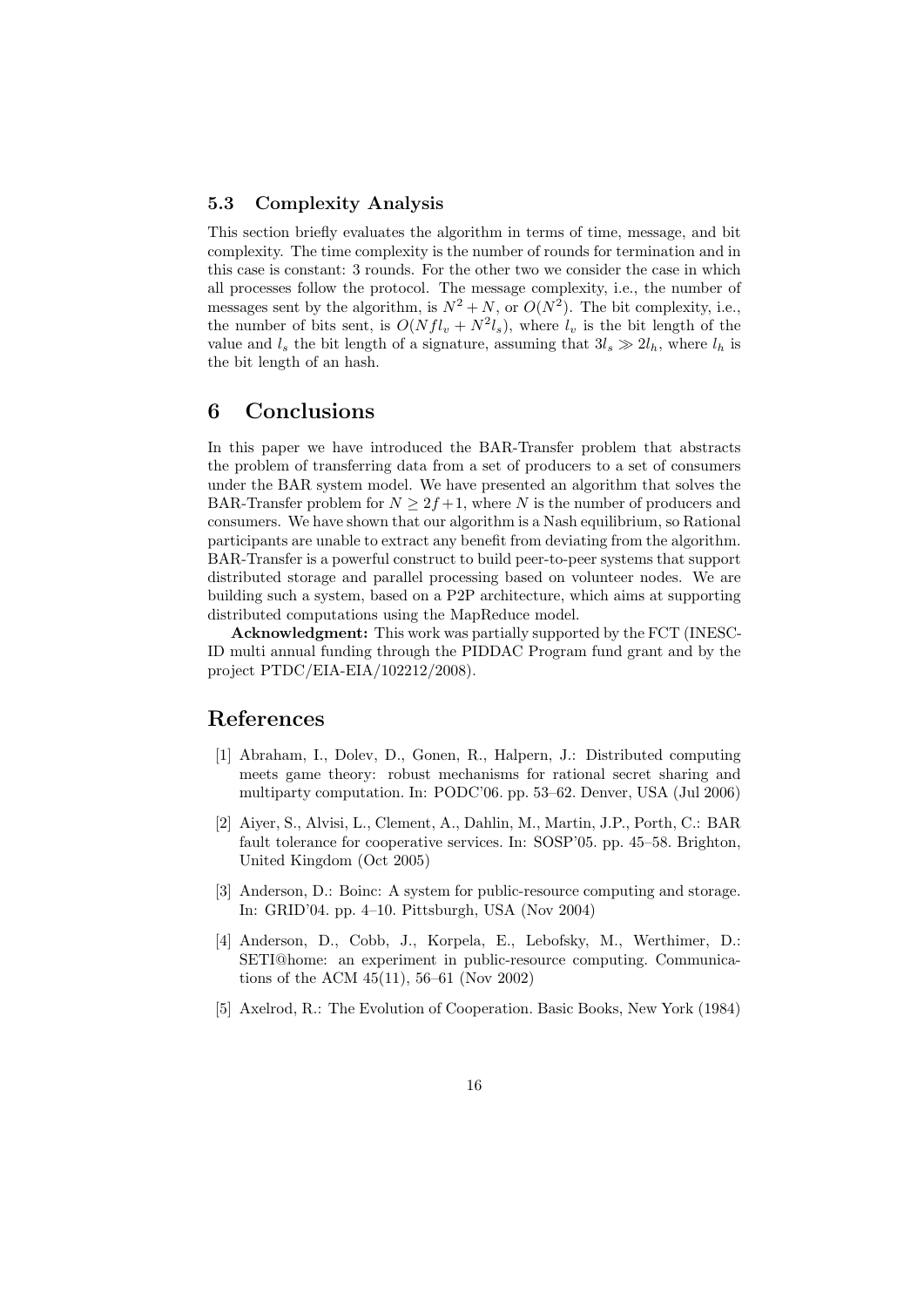- [6] Baldoni, R., Helary, J.M., Raynal, M., Tanguy, L.: Consensus in Byzantine asynchronous systems. J. Discrete Algorithms 1(2), 185–210 (2003)
- [7] Canetti, R., Rabin, T.: Fast asynchronous Byzantine agreement with optimal resilience. In: STOC'93. pp. 42–51. New York, USA (1993)
- [8] Castro, M., Liskov, B.: Practical Byzantine fault tolerance and proactive recovery. ACM Transactions on Computer Systems 20(4), 398–461 (2002)
- [9] Clement, A., Napper, J., Li, H., Martin, J.P., Alvisi, L., Dahlin, M.: Theory of bar games. In: PODC'07. pp. 358–359. Portland, USA (Aug 2007)
- [10] Correia, M., Neves, N.F., Lung, L.C., Verissimo, P.: Low complexity Byzantine-resilient consensus. Distributed Computing 17(3), 237–249 (2005)
- [11] Dolev, D., Strong, H.: Authenticated algorithms for Byzantine agreement. SIAM J. Comput. 12(4), 656–666 (1983)
- [12] Dwork, C., Lynch, N., Stockmeyer, L.: Consensus in the presence of partial synchrony. J. of ACM 35, 288–323 (April 1988)
- [13] Eliaz, K.: Fault tolerant implementation. Review of Economic Studies 69(3), 589–610 (2002)
- [14] Fraigniaud, P.: Asymptotically optimal broadcasting and gossiping in faulty hypercube multicomputers. Computers, IEEE Transactions on 41(11), 1410–1419 (Nov 1992)
- [15] Hardin, G.: The tragedy of the commons. Science 162(3859), 1243–47 (1968)
- [16] Keidar, I., Melamed, R., Orda, A.: Equicast: Scalable multicast with selfish users. In: PODC06. pp. 63–71 (Jul 2006)
- [17] Kotla, R., Alvisi, L., Dahlin, M., Clement, A., Wong, E.: Zyzzyva: speculative Byzantine fault tolerance. In: SOSP'07. pp. 45–58. Stevenson, USA (Oct 2007)
- [18] Lamport, L.: The part-time parliament. ACM Trans. on Computer Systems 16(2), 133–169 (May 1998)
- [19] Lamport, L., Shostak, R., Pease, M.: The Byzantine generals problem. ACM Trans. Program. Lang. Syst. 4, 382–401 (Jul 1982)
- [20] Lee, S., Shin, K.: Interleaved all-to-all reliable broadcast on meshes and hypercubes. Parallel and Distributed Systems, IEEE Transactions on  $5(5)$ . 449–458 (May 1994)
- [21] Li, H., Clement, A., Marchetti, M., Kapritsos, M., Robison, L., Alvisi, L., Dahlin, M.: Flightpath: Obedience vs choice in cooperative services. In: OSDI'08. San Diego, USA (Dec 2008)